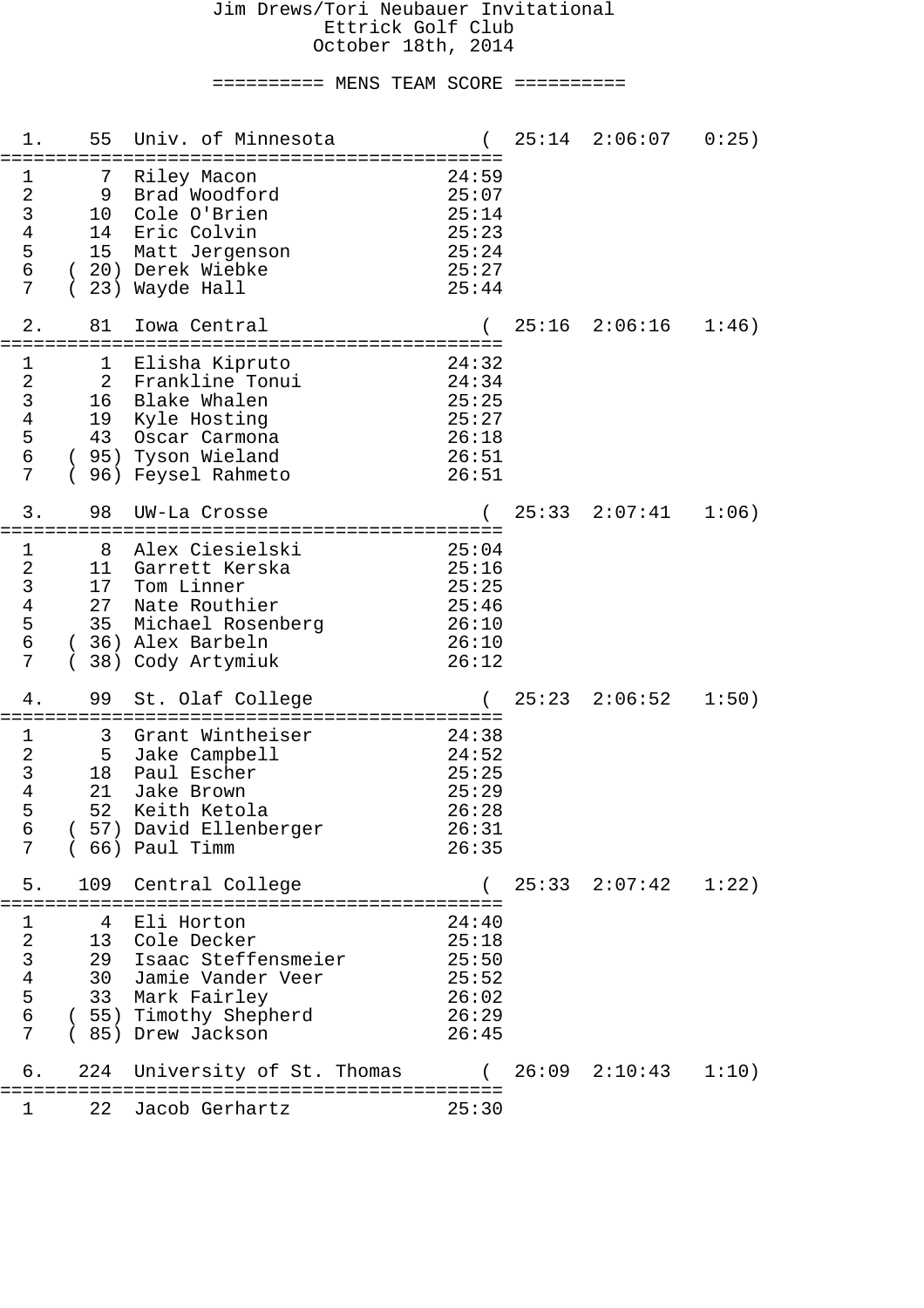| 2<br>3<br>$\bf 4$<br>5<br>6<br>7                                                                    | 26<br>54<br>78             | Dylan Baumann<br>44 Robby Williams<br>Trevor Smith<br>Nick Jackson<br>(79) Brian Anderson<br>(83) Ben Long                                                               | 25:46<br>26:19<br>26:28<br>26:40<br>26:40<br>26:43          |       |                            |       |
|-----------------------------------------------------------------------------------------------------|----------------------------|--------------------------------------------------------------------------------------------------------------------------------------------------------------------------|-------------------------------------------------------------|-------|----------------------------|-------|
| 7.                                                                                                  | 253                        | UW - Platteville                                                                                                                                                         |                                                             |       | $26:04$ $2:10:16$          | 1:44) |
| $\mathbf 1$<br>$\overline{a}$<br>$\mathsf{3}$<br>$\overline{4}$<br>5<br>$6\phantom{.}$<br>7         | 6<br>12<br>80<br>81        | Ian LaMere<br>Joel Walden<br>74 Ethan Shanks<br>Dan LaCroix<br>Matt Smaga<br>(99) Nick Wagner<br>(108) Jason Winchel                                                     | 24:58<br>25:17<br>26:38<br>26:41<br>26:42<br>26:55<br>27:06 |       |                            |       |
| 8.                                                                                                  | 255                        | Saint John's                                                                                                                                                             |                                                             |       | $26:21$ $2:11:42$          | 0:52) |
| $\mathbf{1}$<br>$\overline{a}$<br>$\overline{3}$<br>$\overline{\mathbf{4}}$<br>5<br>$\epsilon$<br>7 | 25<br>58<br>63<br>68       | Thomas Feichtinger<br>41 Preston Zimny<br>Caleb LeClaire<br>Ryan Bugler<br>Andrew Hansen<br>(77) Beau Gerding<br>(82) Jake Burr                                          | 25:45<br>26:15<br>26:31<br>26:34<br>26:37<br>26:40<br>26:42 |       |                            |       |
| 9.                                                                                                  | 272                        | Minnesota State                                                                                                                                                          |                                                             | 26:25 | 2:12:04                    | 0:42) |
| $\mathbf 1$<br>$\overline{a}$<br>$\mathbf{3}$<br>$\,4$<br>5<br>$6\phantom{.}$<br>7                  | 34<br>39<br>50<br>61<br>88 | Ryan Ness<br>Matthew Longen<br>Josiah Swanson<br>Connor Westlake<br>Ryan Erdman<br>(105) Brendan Gessner<br>(120) Edoardo Tagliaferri                                    | 26:04<br>26:14<br>26:26<br>26:34<br>26:46<br>27:02<br>27:20 |       |                            |       |
| 10.                                                                                                 |                            | 295 Minnesota Running Club                                                                                                                                               |                                                             | 26:25 | 2:12:01                    | 1:41) |
| $\mathbf 1$<br>$\frac{1}{2}$<br>$\frac{3}{4}$<br>$\frac{4}{5}$<br>$\frac{6}{5}$<br>$\overline{7}$   | 24                         | ===============================<br>Peter Hogenson<br>28 Dan Peters<br>53 Peter Knoll<br>67 Michael Bourland<br>123 Jon Olsen<br>(126) Kyle Severson<br>(142) Sam Sheibly | 25:44<br>25:48<br>26:28<br>26:36<br>27:25<br>27:27<br>27:46 |       |                            |       |
| 11.                                                                                                 | 334                        | Luther                                                                                                                                                                   |                                                             |       | $26:36$ $2:12:59$ $0:47$ ) |       |
| $\mathbf 1$<br>$\frac{1}{2}$<br>$\frac{3}{4}$<br>$\frac{4}{5}$<br>$\frac{5}{6}$<br>7                |                            | 40 Tyler Broadwell<br>59 Clare Brandt<br>60 Isaac Jensen<br>71 Trever Schwichtenberg<br>104 Parker Beard<br>(115) Matt Rosene<br>(121) Kurt Hellmann                     | 26:14<br>26:33<br>26:34<br>26:37<br>27:01<br>27:16<br>27:21 |       |                            |       |
| 12.                                                                                                 | 379                        | Hamline University                                                                                                                                                       |                                                             |       | $26:40$ $2:13:17$ $1:10$   |       |
| 1                                                                                                   | 31                         | Ryan Peterson                                                                                                                                                            | 26:00                                                       |       |                            |       |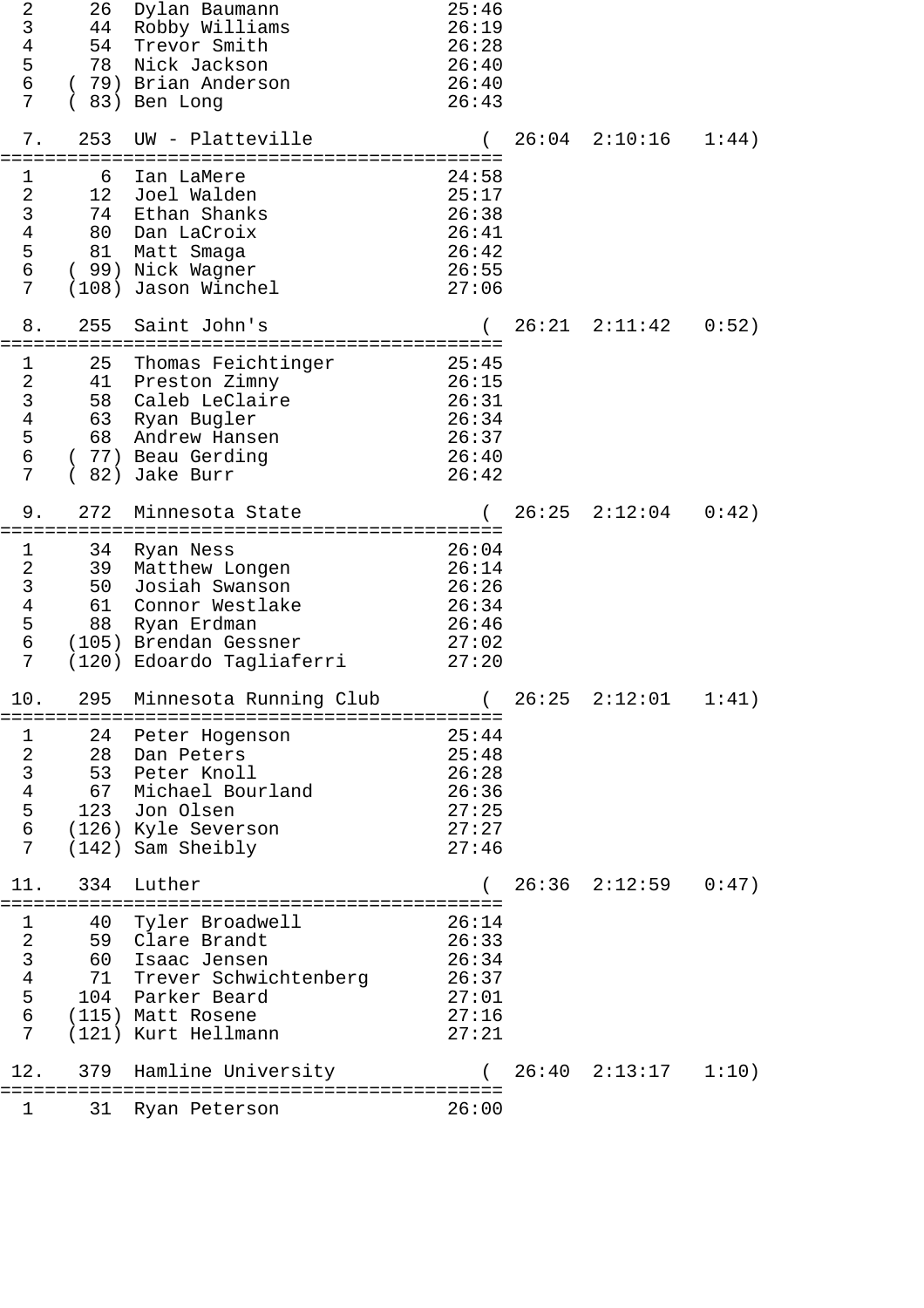| 2<br>$\mathsf{3}$<br>$\overline{4}$<br>5<br>6<br>7                                       | 42<br>93<br>103        | Nathan Rock<br>Chris Gill<br>James Logan<br>110 Cole Konczal<br>(114) Andy Magnuson<br>(152) Ronnie Stimson                                                                 | 26:18<br>26:50<br>26:59<br>27:10<br>27:14<br>27:57          |                          |       |
|------------------------------------------------------------------------------------------|------------------------|-----------------------------------------------------------------------------------------------------------------------------------------------------------------------------|-------------------------------------------------------------|--------------------------|-------|
| 13.                                                                                      | 385                    | Winona State                                                                                                                                                                |                                                             | $26:42$ $2:13:28$        | 0:25) |
| $\mathbf 1$<br>$\overline{a}$<br>$\mathfrak{Z}$<br>$\bf 4$<br>5<br>6<br>7                | 56<br>72<br>89         | Shane Carlson<br>70 Max Gonzalez<br>Nick Couillard<br>Reed Parent<br>98 Billy Eifert<br>(109) Benjamin Clausen<br>(111) Sam Westerberg                                      | 26:30<br>26:37<br>26:37<br>26:49<br>26:55<br>27:06<br>27:10 |                          |       |
| 14.                                                                                      | 392<br>=============== | Gustavus Adolphus                                                                                                                                                           |                                                             | $26:45$ $2:13:43$        | 1:25) |
| $\mathbf 1$<br>$\frac{2}{3}$<br>$\,4$<br>5<br>6<br>7                                     | 32<br>45<br>73<br>118  | Thomas Knobbe<br>Paul Nordquist<br>Evan Jones<br>Matt Carlson<br>124 Carston Dammann<br>(133) Leighton Becher<br>(137) Marcus Speca                                         | 26:00<br>26:21<br>26:38<br>27:19<br>27:25<br>27:32<br>27:42 |                          |       |
| 15.                                                                                      | 426                    | Paradise Valley Community Coll ( 26:48 2:13:58                                                                                                                              |                                                             |                          | 0:46) |
| $\mathbf 1$<br>$\boldsymbol{2}$<br>$\overline{3}$<br>$\bf 4$<br>5<br>$6\phantom{.}$<br>7 | 49<br>92<br>97<br>112  | Alemayehu Bates<br>76 Roberto Contreras Jr.<br>Austin Lavin<br>Erik Oswald<br>Joshua Van Allen<br>(116) Andrew Sanchez<br>(157) Ethan Woodward                              | 26:25<br>26:40<br>26:50<br>26:52<br>27:11<br>27:16<br>28:13 |                          |       |
| 16.                                                                                      |                        | 463 Nebraska Wesleyan                                                                                                                                                       | $\sqrt{2}$                                                  | $26:56$ $2:14:36$        | 1:05) |
| $\mathbf 1$<br>$\overline{7}$                                                            | 47                     | Tanner Brown<br>2 84 Brock Taute<br>3 91 Tyler Knapp<br>4 113 Connor Bohlke<br>5 128 Grant Nordby<br>6 (144) Austin Coyle<br>113 Connor Bohlken<br>(145) Azavier Hutchinson | 26:23<br>26:44<br>26:50<br>27:11<br>27:28<br>27:48<br>27:49 |                          |       |
| 17.                                                                                      | 476                    | St. Cloud State                                                                                                                                                             |                                                             | $26:58$ $2:14:48$ $1:00$ |       |
| $\mathbf 1$<br>$2$ 3 4 5 6<br>$\overline{7}$                                             | 65                     | Chris Caron<br>69 TJ Schiltz<br>102 Rashad Harris<br>106 Johnathan Hess<br>134 Sebastian Sowada<br>(136) Mathew Massmann<br>(146) John Simila                               | 26:35<br>26:37<br>26:56<br>27:05<br>27:35<br>27:40<br>27:50 |                          |       |
| 18.                                                                                      | 498                    | Wisconsin Track Club                                                                                                                                                        |                                                             | $27:04$ $2:15:19$ $1:46$ |       |
| 1                                                                                        | 48                     | Joseph Pendleton                                                                                                                                                            | 26:24                                                       |                          |       |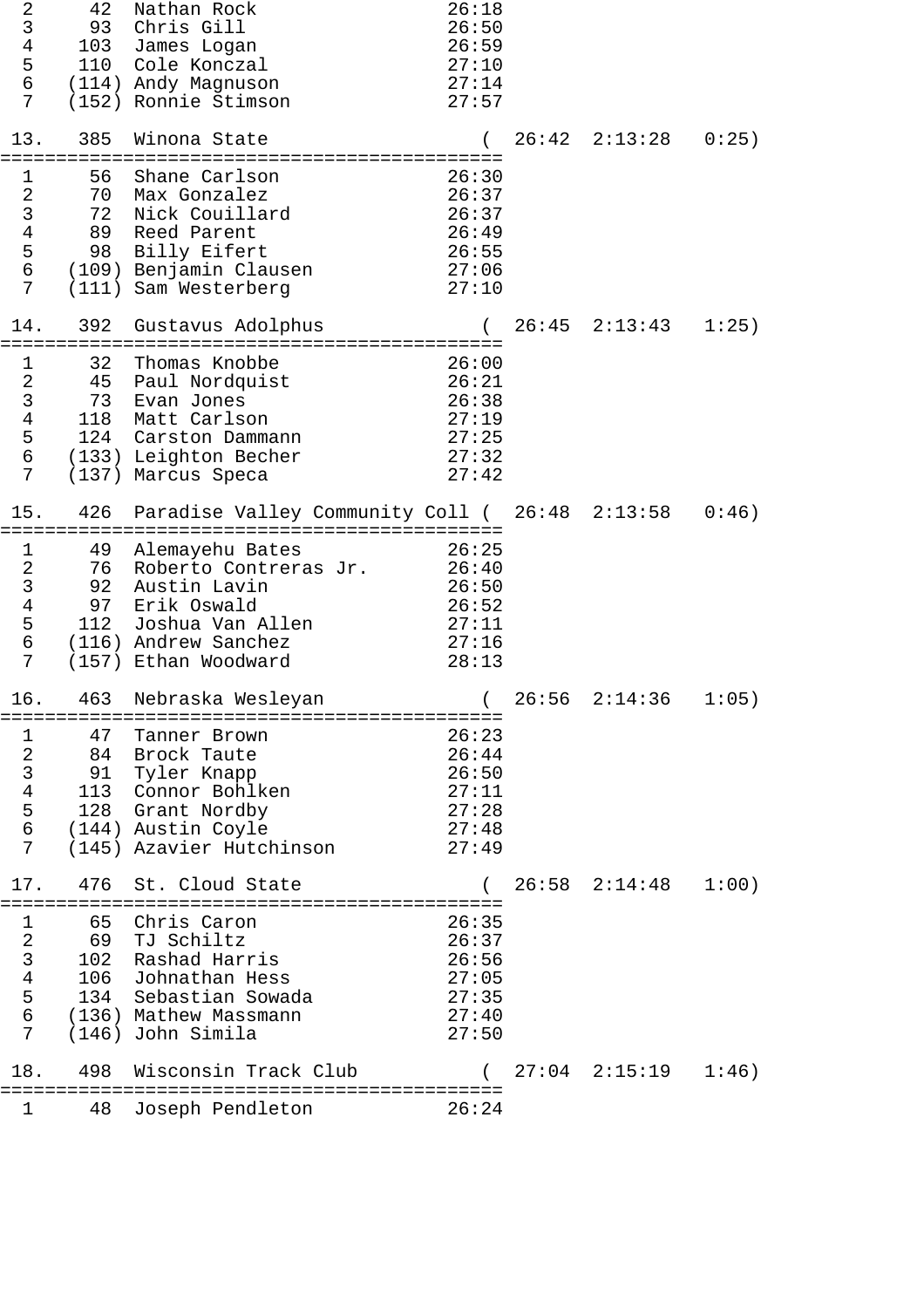| $\boldsymbol{2}$<br>$\overline{3}$<br>$\overline{4}$<br>5<br>$\sigma$<br>7                                      | 86<br>101<br>107<br>156       | Alexander Rink<br>Andre Hessini<br>Blake Helton<br>Nathan Orf<br>(163) Thomas Treacy<br>(165) Anthony Cesnik                                     | 26:45<br>26:55<br>27:05<br>28:10<br>28:30<br>28:36          |       |                            |       |
|-----------------------------------------------------------------------------------------------------------------|-------------------------------|--------------------------------------------------------------------------------------------------------------------------------------------------|-------------------------------------------------------------|-------|----------------------------|-------|
| 19.                                                                                                             | 558                           | Augsburg                                                                                                                                         |                                                             |       | $27:17$ $2:16:21$          | 1:44) |
| $\mathbf 1$<br>$\overline{a}$<br>$\mathbf{3}$<br>$\overline{4}$<br>$\overline{5}$<br>$6\overline{6}$<br>7       | 37<br>87<br>135               | Mohamed Mohamed<br>Abdullahi Salan<br>Ibrahim Barqadle<br>148 Chris Huss<br>151 Andrew McGillivary<br>(161) Luke Iverson<br>(173) Luke Erickson  | 26:12<br>26:46<br>27:35<br>27:52<br>27:56<br>28:26<br>29:36 |       |                            |       |
| 20.                                                                                                             | 563                           | Saint Mary's University (                                                                                                                        |                                                             | 27:29 | 2:17:22                    | 2:12) |
| 1<br>$\begin{array}{c}\n2 \\ 3 \\ 4 \\ 5\n\end{array}$<br>$6\overline{6}$<br>$\overline{7}$                     | 46<br>51<br>147<br>155<br>164 | Jovan Newsum<br>Aaron Haley<br>Austin O'Hare<br>Sherman Moga<br>Jase Pater<br>(176) Andy Meyer<br>(182) Brandon Krogman                          | 26:22<br>26:27<br>27:51<br>28:08<br>28:34<br>29:50<br>30:26 |       |                            |       |
| 21.                                                                                                             | 568                           | Macalester                                                                                                                                       |                                                             |       | $27:15$ $2:16:14$ $0:49$   |       |
| $\mathbf 1$<br>$\overline{a}$<br>$\mathsf{3}$<br>$\overline{4}$<br>$\overline{5}$<br>$\sigma$<br>$\overline{7}$ | 75<br>122<br>125<br>127       | joe Giamberdino<br>119 Trevor Maggart<br>Dylan Saul<br>Alexander Ropes<br>Erik Alfvin<br>(131) Mike Waltman<br>(132) Zach Gilfix                 | 26:38<br>27:20<br>27:23<br>27:26<br>27:27<br>27:29<br>27:30 |       |                            |       |
| 22.                                                                                                             |                               | 643 UW -<br>River Falls                                                                                                                          |                                                             | 27:39 | $2:18:12$ $2:00)$          |       |
| $\mathbf 1$<br>2<br>3<br>4<br>5<br>6<br>6<br>$\overline{7}$                                                     | 90                            | Daniel Borash<br>94 Zach Ambrose<br>138 Jackson Shaw<br>153 Ricky Peterson<br>168 Elliot Pachniak<br>(184) Nick Pierson<br>(188) Tanner Gutzman  | 26:49<br>26:50<br>27:44<br>28:00<br>28:49<br>30:42<br>31:10 |       |                            |       |
| 23.                                                                                                             | 666                           | Martin Luther                                                                                                                                    |                                                             |       | $27:59$ $2:19:51$ $3:09$ ) |       |
| 123456<br>$\overline{7}$                                                                                        | 62<br>130                     | Grey Davis<br>Darian Schnose<br>141 Justin Wilkens<br>159 Jonathan Fleischmann<br>174 James Schuette<br>(177) Luke Rosenbaum<br>(179) Sam Helwig | 26:34<br>27:28<br>27:46<br>28:20<br>29:43<br>29:51<br>29:53 |       |                            |       |
| 24.                                                                                                             | 675                           | Wartburg                                                                                                                                         |                                                             |       | $27:39$ $2:18:12$ $0:39$ ) |       |
| 1                                                                                                               | 117                           | Kailas Kokare                                                                                                                                    | 27:17                                                       |       |                            |       |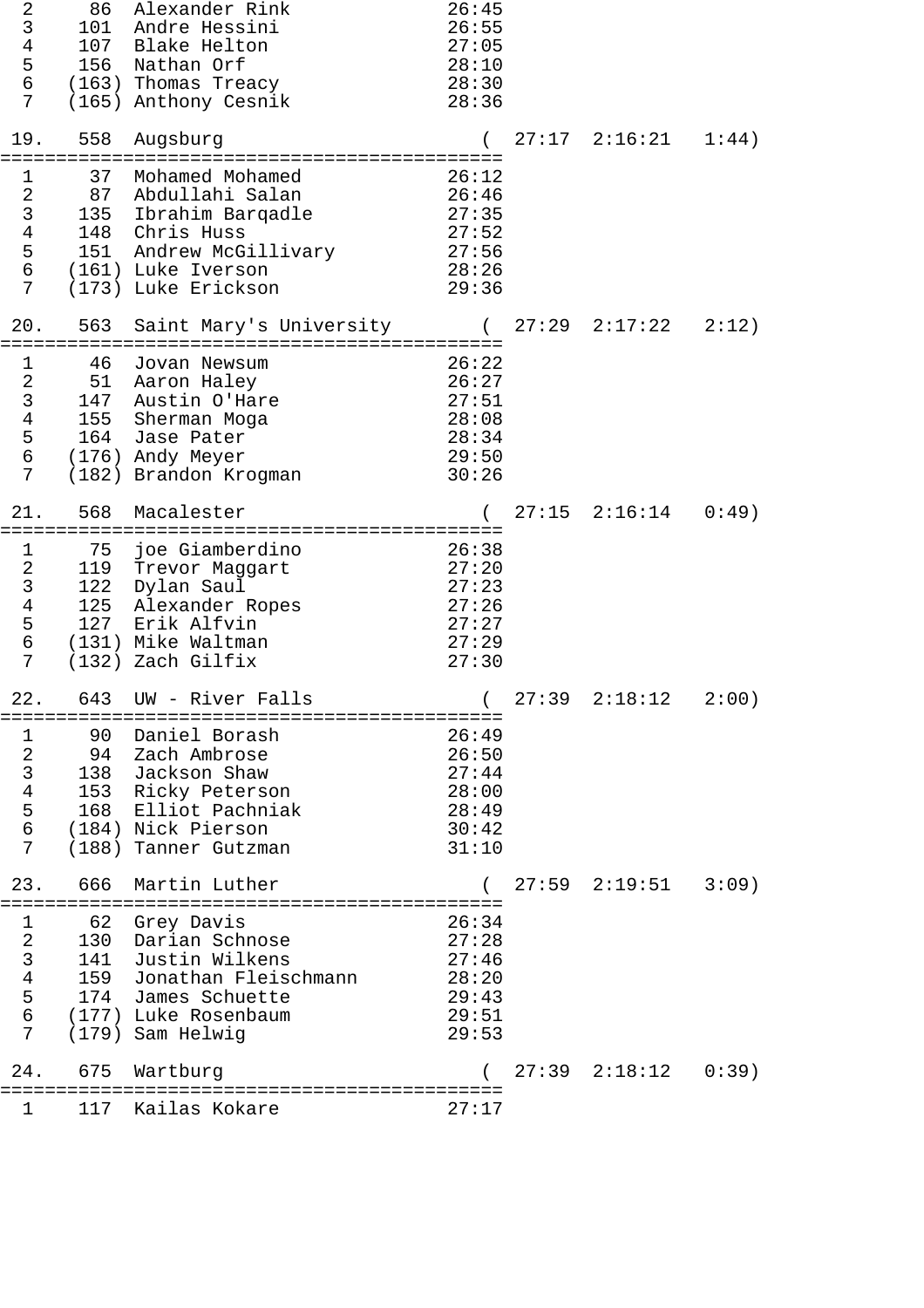| $\sqrt{2}$<br>$\mathsf{3}$<br>$\overline{4}$<br>$\frac{5}{6}$<br>7                | 129                 | Seth Mommsen<br>139 Brandon Culmore<br>140 Juston Hochstetler<br>150 Joel Toppin<br>(154) Mitch Black<br>(158) Wes Westervelt                       | 27:28<br>27:45<br>27:46<br>27:56<br>28:02<br>28:13                                 |                          |       |
|-----------------------------------------------------------------------------------|---------------------|-----------------------------------------------------------------------------------------------------------------------------------------------------|------------------------------------------------------------------------------------|--------------------------|-------|
| 25.                                                                               | 682                 | Cornell College                                                                                                                                     |                                                                                    | $27:52$ $2:19:16$ $2:05$ |       |
| $1\,$<br>$\frac{2}{3}$<br>$\overline{4}$<br>5<br>$6\overline{}$<br>$\overline{7}$ | 64                  | Lawrence Dennis<br>143 Charlie Mesimore<br>149 Josh Lindsay<br>160 Taylor Christen<br>166 Jacob Butts<br>(167) Ryan Conrardy<br>(169) Zachary Clapp | 26:34<br>27:46<br>27:54<br>28:23<br>28:39<br>28:45<br>28:50                        |                          |       |
| 26.                                                                               | 788<br>============ | Bethany Lutheran                                                                                                                                    |                                                                                    | $28:51$ $2:24:13$        | 2:50) |
| $\mathbf 1$<br>$\begin{array}{c} 2 \\ 3 \\ 4 \\ 5 \end{array}$<br>$\sigma$<br>7   | 100                 | Owen Richardson<br>170 Ethan Schwartz<br>171 David Luehring<br>172 Lucas Malimanek<br>175 Carl Wold<br>(180) Luke Thun<br>(181) Zach Dantzman       | :==================<br>26:55<br>29:00<br>29:00<br>29:33<br>29:45<br>29:56<br>29:57 |                          |       |
| 27.                                                                               | 894                 | Mizzou Running Club                                                                                                                                 |                                                                                    | $30:05$ $2:30:23$        | 2:25) |
| $\mathbf{1}$<br>$\frac{2}{3}$<br>$\overline{4}$<br>5<br>$\sigma$<br>7             | 162<br>185<br>186   | Tyler Culp<br>178 Andrew O'Connor<br>183 Kyle Jacoby<br>Conor Hourigan<br>Brian Zuiss<br>(187) Joe Helmer<br>(189) David Mann                       | 28:26<br>29:52<br>30:27<br>30:47<br>30:51<br>30:52<br>31:57                        |                          |       |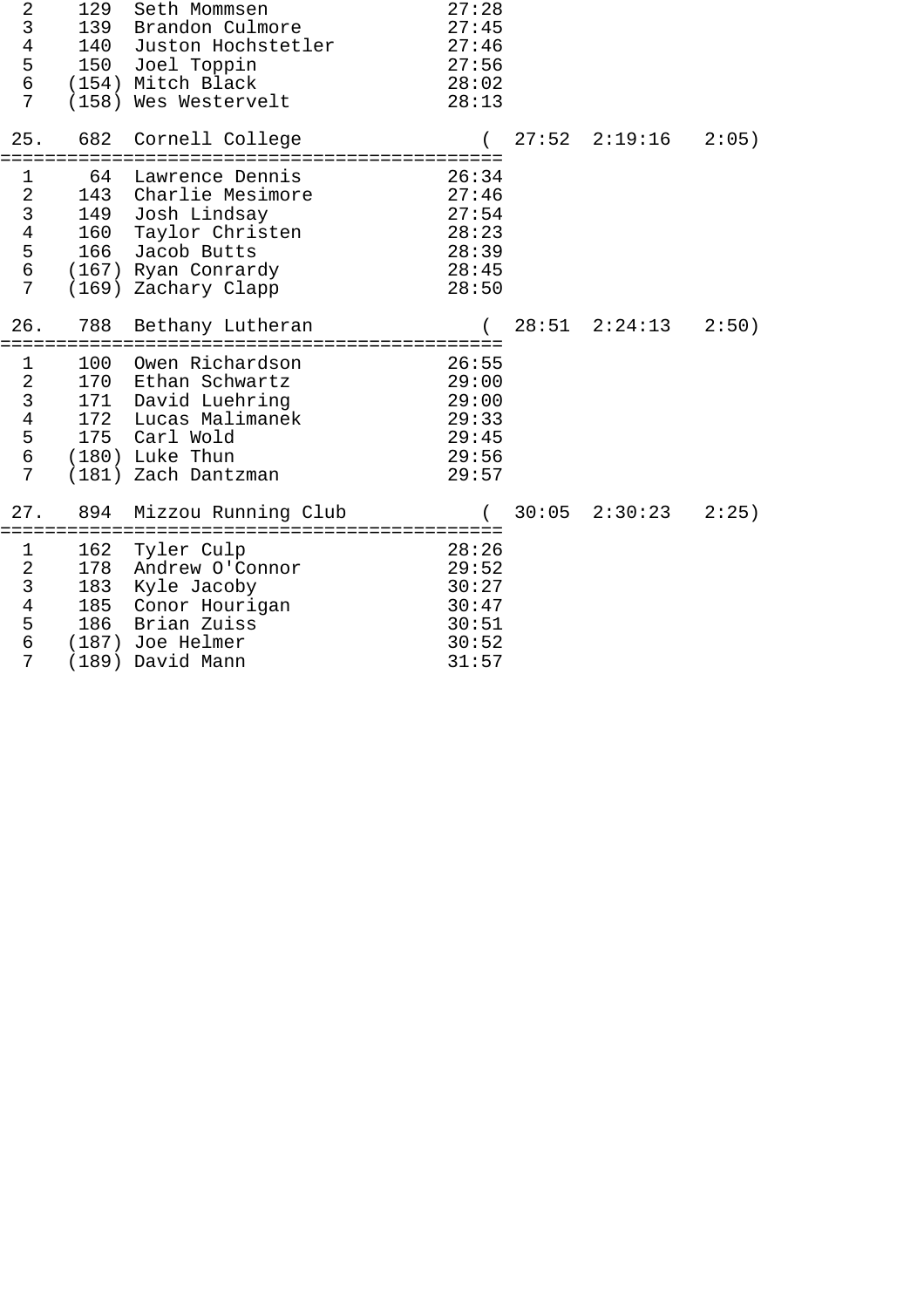| Place No.      | Name                    | Year School                                                                  | Time     | Pace<br>$=$ |
|----------------|-------------------------|------------------------------------------------------------------------------|----------|-------------|
| 1              | 324 Elisha Kipruto      | Iowa Central                                                                 | 24:31.77 | 4:57        |
| $\overline{2}$ | 334 Frankline Tonui     | Iowa Central                                                                 | 24:33.47 | 4:57        |
| $\mathbf{3}$   | 737 Grant Wintheiser    | St. Olaf College                                                             | 24:37.03 | 4:58        |
| $\overline{4}$ | 107 Eli Horton          | Central College                                                              | 24:39.88 | 4:58        |
| 5              | 702 Jake Campbell       | St. Olaf College                                                             | 24:51.90 | 5:01        |
| 6              | 792 Ian LaMere          | UW - Platteville                                                             | 24:57.49 | 5:02        |
| $\overline{7}$ | 893 Riley Macon         | Univ. of Minnesota                                                           | 24:58.41 | 5:02        |
| 8              | 869 Alex Ciesielski     | UW-La Crosse                                                                 | 25:03.73 | 5:03        |
| 9              | 897 Brad Woodford       | Univ. of Minnesota                                                           | 25:06.32 | 5:04        |
| 10             | 894 Cole O'Brien        | Univ. of Minnesota                                                           | 25:13.48 | 5:05        |
| 11             | 875 Garrett Kerska      | UW-La Crosse                                                                 | 25:15.21 | 5:05        |
| 12             | 809 Joel Walden         | UW - Platteville                                                             | 25:16.13 | 5:05        |
| 13             | 102 Cole Decker         | Central College                                                              | 25:17.51 | 5:06        |
| 14             | 890 Eric Colvin         | Univ. of Minnesota                                                           | 25:22.73 | 5:07        |
| 15             | 892 Matt Jergenson      | Univ. of Minnesota                                                           | 25:23.68 | 5:07        |
| 16             | 336 Blake Whalen        | Iowa Central                                                                 | 25:24.59 | 5:07        |
| 17             | 878 Tom Linner          | UW-La Crosse                                                                 | 25:24.60 | 5:07        |
| 18             | 709 Paul Escher         | St. Olaf College                                                             | 25:24.89 | 5:07        |
| 19             | 323 Kyle Hosting        | Iowa Central                                                                 | 25:26.32 | 5:08        |
| 20             | 896 Derek Wiebke        | Univ. of Minnesota                                                           | 25:26.69 | 5:08        |
| 21             | 699 Jake Brown          | St. Olaf College                                                             | 25:28.80 | 5:08        |
| 22             | 909 Jacob Gerhartz      | University of St. Thomas                                                     | 25:29.82 | 5:08        |
| 23             | 891 Wayde Hall          | Univ. of Minnesota                                                           | 25:43.82 | 5:11        |
| 24             | 166 Peter Hogenson      | Minnesota Running Club                                                       | 25:43.84 | 5:11        |
| 25             | 601 Thomas Feichtinger  | Saint John's                                                                 | 25:44.46 | 5:11        |
| 26             | 902 Dylan Baumann       | University of St. Thomas                                                     | 25:45.48 | 5:11        |
| 27             | 884 Nate Routhier       | UW-La Crosse                                                                 | 25:45.84 | 5:11        |
| 28             | 167 Dan Peters          | Minnesota Running Club                                                       | 25:47.49 | 5:12        |
| 29             | 116 Isaac Steffensmeier | Central College                                                              | 25:49.24 | 5:12        |
| 30             | 118 Jamie Vander Veer   | Central College                                                              | 25:51.73 | 5:13        |
| 31             | 297 Ryan Peterson       | Hamline University                                                           | 25:59.07 | 5:14        |
| 32             | 267 Thomas Knobbe       | Gustavus Adolphus                                                            | 25:59.84 | 5:14        |
| 33             | 895 Matt Welch          | Univ. of Minnesota                                                           | 26:01.29 | 5:15        |
| 34             | 104 Mark Fairley        | Central College                                                              | 26:01.63 | 5:15        |
| 35             | 513 Ryan Ness           | Minnesota State                                                              | 26:03.39 | 5:15        |
| 36             | 883 Michael Rosenberg   | UW-La Crosse                                                                 | 26:09.19 | 5:16        |
| 37             | 868 Alex Barbeln        | UW-La Crosse                                                                 | 26:09.92 | 5:16        |
| 38             | 18 Mohamed Mohamed      | Augsburg                                                                     | 26:11.19 | 5:17        |
| 39             | 867 Cody Artymiuk       | UW-La Crosse                                                                 | 26:11.59 | 5:17        |
| 40             | 512 Matthew Longen      | Minnesota State                                                              | 26:13.23 | 5:17        |
| 41             | 390 Tyler Broadwell     | Luther                                                                       | 26:13.99 | 5:17        |
| 42             | 631 Preston Zimny       | Saint John's                                                                 | 26:14.67 | 5:17        |
| 43             | 889 Austin Zajkowski    | UW-La Crosse                                                                 | 26:16.56 | 5:18        |
| 44             | 298 Nathan Rock         | Hamline University                                                           | 26:17.40 | 5:18        |
| 45             | 316 Oscar Carmona       | Iowa Central                                                                 | 26:17.97 | 5:18        |
| 46             | 927 Robby Williams      | University of St. Thomas                                                     | 26:18.11 | 5:18        |
| 47             | 271 Paul Nordquist      | Gustavus Adolphus                                                            | 26:20.60 | 5:18        |
| 48             | 649 Jovan Newsum        | Saint Mary's University                                                      | 26:21.37 | 5:19        |
| 49             | 553 Tanner Brown        | Nebraska Wesleyan                                                            | 26:22.37 | 5:19        |
| 50             | 1041 Joseph Pendleton   | Wisconsin Track Club                                                         | 26:24.00 | 5:19        |
|                |                         | Timing & Results by PrimeTime Race & Event Management, LLC. www.pttiming.com |          |             |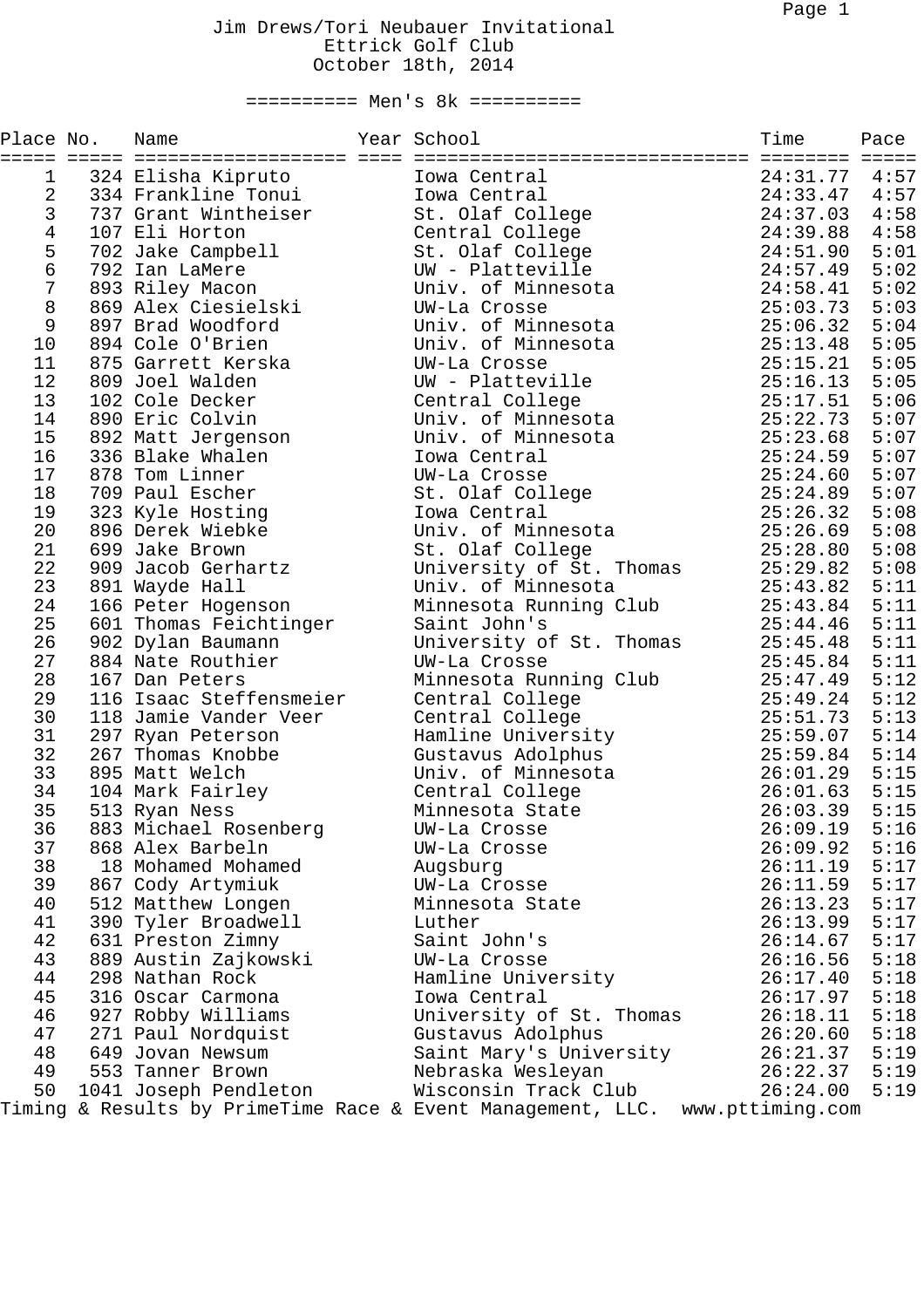| Place No. | Name                           | Year School                                                                  | Time<br>======== | Pace<br>$\equiv \equiv \equiv \equiv \equiv$ |
|-----------|--------------------------------|------------------------------------------------------------------------------|------------------|----------------------------------------------|
| 51        | 575 Alemayehu Bates            | Paradise Valley Community Coll 26:24.40                                      |                  | 5:19                                         |
| 52        | 515 Josiah Swanson             | Minnesota State                                                              | 26:25.21         | 5:19                                         |
| 53        | 870 Matt Eidenschink           | UW-La Crosse                                                                 | 26:26.50         | 5:20                                         |
| 54        | 644 Aaron Haley                | Saint Mary's University                                                      | 26:26.81         | 5:20                                         |
| 55        | 716 Keith Ketola               | St. Olaf College                                                             | 26:27.35         | 5:20                                         |
| 56        | 168 Peter Knoll                | Minnesota Running Club                                                       | 26:27.88         | 5:20                                         |
| 57        | 922 Trevor Smith               | University of St. Thomas                                                     | 26:27.99         | 5:20                                         |
| 58        | 113 Timothy Shepherd           | Central College                                                              | 26:28.86         | 5:20                                         |
| 59        | 1006 Shane Carlson             | Winona State                                                                 | 26:29.12         | 5:20                                         |
| 60        | 708 David Ellenberger          | St. Olaf College                                                             | 26:30.51         | 5:20                                         |
| 61        | 610 Caleb LeClaire             | Saint John's                                                                 | 26:30.76         | 5:21                                         |
| 62        | 389 Clare Brandt               | Luther                                                                       | 26:32.83         | 5:21                                         |
| 63        | 405 Isaac Jensen               | Luther                                                                       | 26:33.07         | 5:21                                         |
| 64        | 517 Connor Westlake            | Minnesota State                                                              | 26:33.11         | 5:21                                         |
| 65        | 492 Grey Davis                 | Martin Luther                                                                | 26:33.17         | 5:21                                         |
| 66        | 589 Ryan Bugler                | Saint John's                                                                 | 26:33.40         | 5:21                                         |
| 67        | 198 Lawrence Dennis            | Cornell College                                                              | 26:33.76         | 5:21                                         |
| 68        | 661 Chris Caron                | St. Cloud State                                                              | 26:34.05         | 5:21                                         |
| 69        | 733 Paul Timm                  | St. Olaf College                                                             | 26:34.69         | 5:21                                         |
| 70        | 169 Michael Bourland           | Minnesota Running Club                                                       | 26:35.36         | 5:21                                         |
| 71        | 605 Andrew Hansen              | Saint John's                                                                 | 26:36.15         | 5:22                                         |
| 72        | 667 TJ Schiltz                 | St. Cloud State                                                              | 26:36.19         | 5:22                                         |
| 73        | 1010 Max Gonzalez              | Winona State                                                                 | 26:36.47         | 5:22                                         |
| 74        | 417 Trever Schwichtenbe        | Luther                                                                       | 26:36.67         | 5:22                                         |
| 75        | 1008 Nick Couillard            | Winona State                                                                 | 26:36.68         | 5:22                                         |
| 76        | 265 Evan Jones                 | Gustavus Adolphus                                                            | 26:37.21         | 5:22                                         |
| 77        | 803 Ethan Shanks               | UW - Platteville                                                             | 26:37.38         | 5:22                                         |
| 78        | 463 joe Giamberdino            | Macalester                                                                   | 26:37.91         | 5:22                                         |
| 79        | 576 Roberto Contreras J        | Paradise Valley Community Coll 26:39.54                                      |                  | 5:22                                         |
| 80        | 604 Beau Gerding               | Saint John's                                                                 | 26:39.66         | 5:22                                         |
| 81        | 911 Nick Jackson               | University of St. Thomas                                                     | 26:39.81         | 5:22                                         |
| 82        | 900 Brian Anderson             | University of St. Thomas                                                     | 26:39.91         | 5:22                                         |
| 83        | 791 Dan LaCroix                | UW - Platteville                                                             | 26:40.53         | 5:22                                         |
| 84        | 805 Matt Smaga                 | UW - Platteville                                                             | 26:41.32         | 5:23                                         |
| 85        | 591 Jake Burr                  | Saint John's                                                                 | 26:41.39         | 5:23                                         |
|           |                                |                                                                              | 26:42.16         | 5:23                                         |
| 86<br>87  | 698 Sean Bjork<br>917 Ben Long | St. Olaf College<br>University of St. Thomas                                 | 26:42.77         | 5:23                                         |
| 88        | 566 Brock Taute                | Nebraska Wesleyan                                                            | 26:43.76         | 5:23                                         |
| 89        | 108 Drew Jackson               |                                                                              | 26:44.51         | 5:23                                         |
| 90        | 1043 Alexander Rink            | Central College                                                              | 26:44.80         | 5:23                                         |
| 91        |                                | Wisconsin Track Club                                                         | 26:45.04         | 5:23                                         |
| 92        | 19 Abdullahi Salan             | Augsburg                                                                     |                  |                                              |
|           | 508 Ryan Erdman                | Minnesota State<br>Winona State                                              | 26:45.91         | 5:24<br>5:24                                 |
| 93        | 1015 Reed Parent               |                                                                              | 26:48.43         |                                              |
| 94        | 826 Daniel Borash              | UW - River Falls                                                             | 26:48.43         | 5:24                                         |
| 95        | 871 Ian Ewers                  | UW-La Crosse                                                                 | 26:48.91         | 5:24                                         |
| 96        | 872 Lane Geisness              | UW-La Crosse                                                                 | 26:49.03         | 5:24                                         |
| 97        | 562 Tyler Knapp                | Nebraska Wesleyan                                                            | 26:49.27         | 5:24                                         |
| 98        | 577 Austin Lavin               | Paradise Valley Community Coll 26:49.44                                      |                  | 5:24                                         |
| 99        | 287 Chris Gill                 | Hamline University                                                           | 26:49.60         | 5:24                                         |
| 100       | 825 Zach Ambrose               | UW - River Falls                                                             | 26:49.62         | 5:24                                         |
|           |                                | Timing & Results by PrimeTime Race & Event Management, LLC. www.pttiming.com |                  |                                              |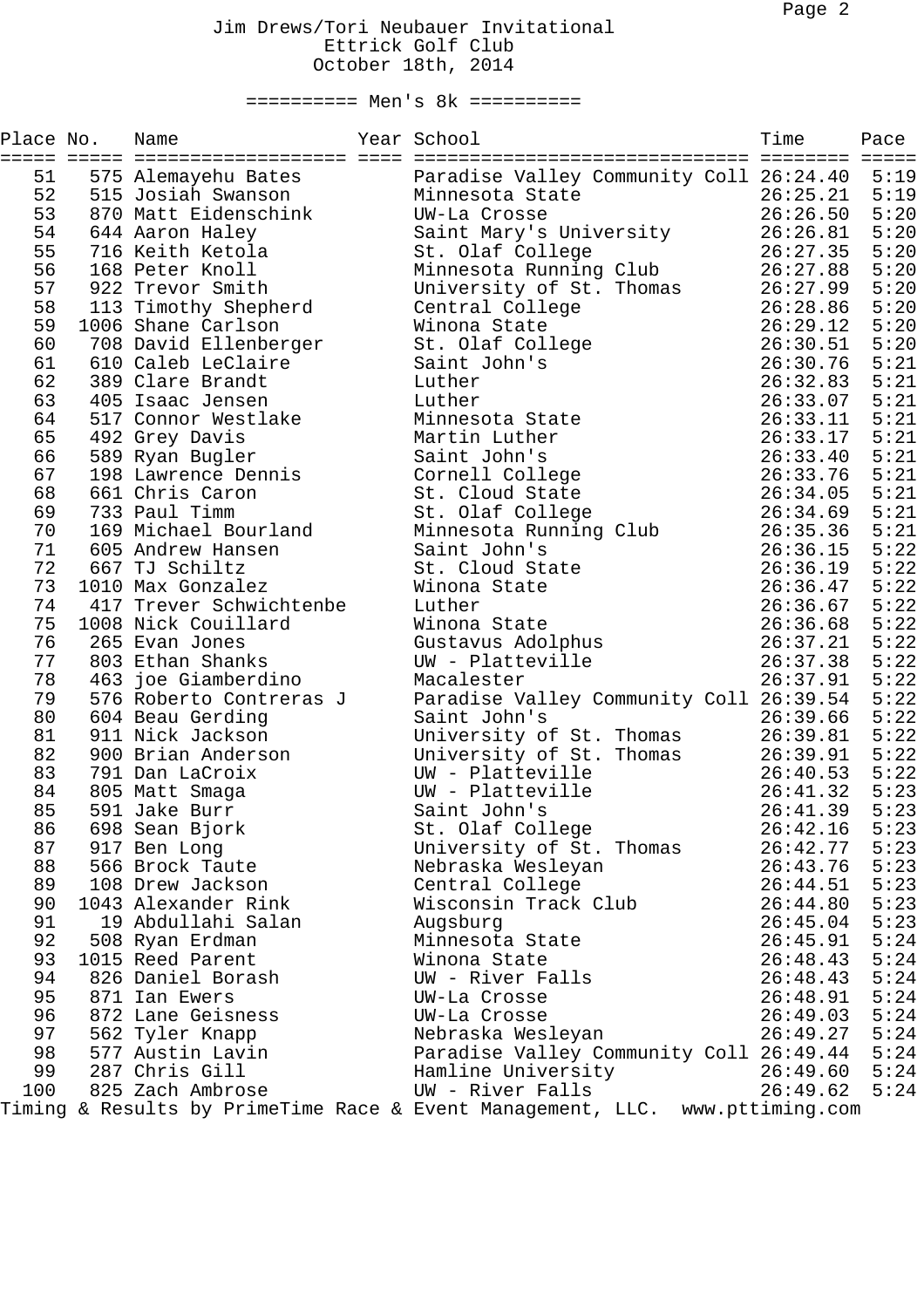| Place No. | Name                    | Year School                                                                  | Time     | Pace<br>$\equiv \equiv \equiv \equiv \equiv$ |
|-----------|-------------------------|------------------------------------------------------------------------------|----------|----------------------------------------------|
| 101       | 337 Tyson Wieland       | Iowa Central                                                                 | 26:50.16 | 5:24                                         |
| 102       | 332 Feysel Rahmeto      | Iowa Central                                                                 | 26:50.96 | 5:25                                         |
| 103       | 578 Erik Oswald         | Paradise Valley Community Coll 26:51.43                                      |          | 5:25                                         |
| 104       | 734 Kyle Wagener        | St. Olaf College                                                             | 26:52.00 | 5:25                                         |
| 105       | 608 Maxwell Kuzara      | Saint John's                                                                 | 26:52.19 | 5:25                                         |
| 106       | 907 Andrew Fritz        | University of St. Thomas                                                     | 26:53.16 | 5:25                                         |
| 107       | 1009 Billy Eifert       | Winona State                                                                 | 26:54.64 | 5:25                                         |
| 108       | 808 Nick Wagner         | UW - Platteville                                                             | 26:54.67 | 5:25                                         |
| 109       | 77 Owen Richardson      | Bethany Lutheran                                                             | 26:54.72 | 5:25                                         |
| 110       | 1035 Andre Hessini      | Wisconsin Track Club                                                         | 26:54.81 | 5:25                                         |
| 111       | 663 Rashad Harris       | St. Cloud State                                                              | 26:55.40 | 5:25                                         |
| 112       | 725 Eric Mueller        | St. Olaf College                                                             | 26:55.47 | 5:25                                         |
| 113       | 317 Marquis Cox         | Iowa Central                                                                 | 26:55.88 | 5:26                                         |
| 114       | 901 Sam Bach            | University of St. Thomas                                                     | 26:56.49 | 5:26                                         |
| 115       | 705 Joe Coffey          | St. Olaf College                                                             | 26:57.48 | 5:26                                         |
| 116       | 294 James Logan         | Hamline University                                                           | 26:58.84 | 5:26                                         |
| 117       | 386 Parker Beard        | Luther                                                                       | 27:00.43 | 5:26                                         |
| 118       | 707 Jacob Eggers        | St. Olaf College                                                             | 27:01.01 | 5:27                                         |
| 119       | 509 Brendan Gessner     | Minnesota State                                                              | 27:01.68 | 5:27                                         |
| 120       | 732 Nick Sokolowski     | St. Olaf College                                                             | 27:03.12 | 5:27                                         |
| 121       | 664 Johnathan Hess      | St. Cloud State                                                              | 27:04.27 | 5:27                                         |
| 122       | 1034 Blake Helton       | Wisconsin Track Club                                                         | 27:04.96 | 5:27                                         |
| 123       | 811 Jason Winchel       | UW - Platteville                                                             | 27:05.51 | 5:27                                         |
| 124       | 1007 Benjamin Clausen   | Winona State                                                                 | 27:05.59 | 5:28                                         |
| 125       | 730 Colton Rod          | St. Olaf College                                                             | 27:08.55 | 5:28                                         |
| 126       | 289 Cole Konczal        | Hamline University                                                           | 27:09.25 | 5:28                                         |
| 127       | 1020 Sam Westerberg     | Winona State                                                                 | 27:09.98 | 5:28                                         |
| 128       | 580 Joshua Van Allen    | Paradise Valley Community Coll 27:10.91                                      |          | 5:29                                         |
| 129       | 552 Connor Bohlken      | Nebraska Wesleyan                                                            | 27:10.93 | 5:29                                         |
| 130       | 738 Adam Wood           | St. Olaf College                                                             | 27:11.33 | 5:29                                         |
| 131       | 882 Damian Roers        | UW-La Crosse                                                                 | 27:12.16 | 5:29                                         |
| 132       | 295 Andy Magnuson       | Hamline University                                                           | 27:13.21 | 5:29                                         |
| 133       | 873 Mike Glaser         | UW-La Crosse                                                                 | 27:13.83 | 5:29                                         |
| 134       | 415 Matt Rosene         | Luther                                                                       | 27:15.36 | 5:29                                         |
| 135       | 579 Andrew Sanchez      | Paradise Valley Community Coll 27:15.99                                      |          | 5:30                                         |
| 136       | 111 Tanner Rathje       | Central College                                                              | 27:16.36 | 5:30                                         |
| 137       | 965 Kailas Kokare       | Wartburg                                                                     | 27:16.65 | 5:30                                         |
| 138       | 713 Zach Hinz           | St. Olaf College                                                             | 27:18.89 | 5:30                                         |
| 139       | 258 Matt Carlson        | Gustavus Adolphus                                                            | 27:18.98 | 5:30                                         |
| 140       | 471 Trevor Maggart      | Macalester                                                                   | 27:19.62 | 5:30                                         |
| 141       | 516 Edoardo Tagliaferri | Minnesota State                                                              | 27:19.86 | 5:30                                         |
| 142       | 314 Cody Baele          | Iowa Central                                                                 | 27:19.88 | 5:30                                         |
| 143       | 401 Kurt Hellmann       | Luther                                                                       | 27:20.71 | 5:31                                         |
| 144       | 905 Adam Brandt         | University of St. Thomas                                                     | 27:21.59 | 5:31                                         |
| 145       | 395 Erik Duethman       | Luther                                                                       | 27:22.02 | 5:31                                         |
| 146       | 475 Dylan Saul          | Macalester                                                                   | 27:22.89 | 5:31                                         |
| 147       | 715 Evan Kendall        | St. Olaf College                                                             | 27:23.86 | 5:31                                         |
| 148       | 170 Jon Olsen           | Minnesota Running Club                                                       | 27:24.16 | 5:31                                         |
| 149       | 259 Carston Dammann     | Gustavus Adolphus                                                            | 27:24.34 | 5:31                                         |
| 150       | 590 Matthew Burgstahler | Saint John's                                                                 | 27:24.45 | 5:31                                         |
|           |                         | Timing & Results by PrimeTime Race & Event Management, LLC. www.pttiming.com |          |                                              |
|           |                         |                                                                              |          |                                              |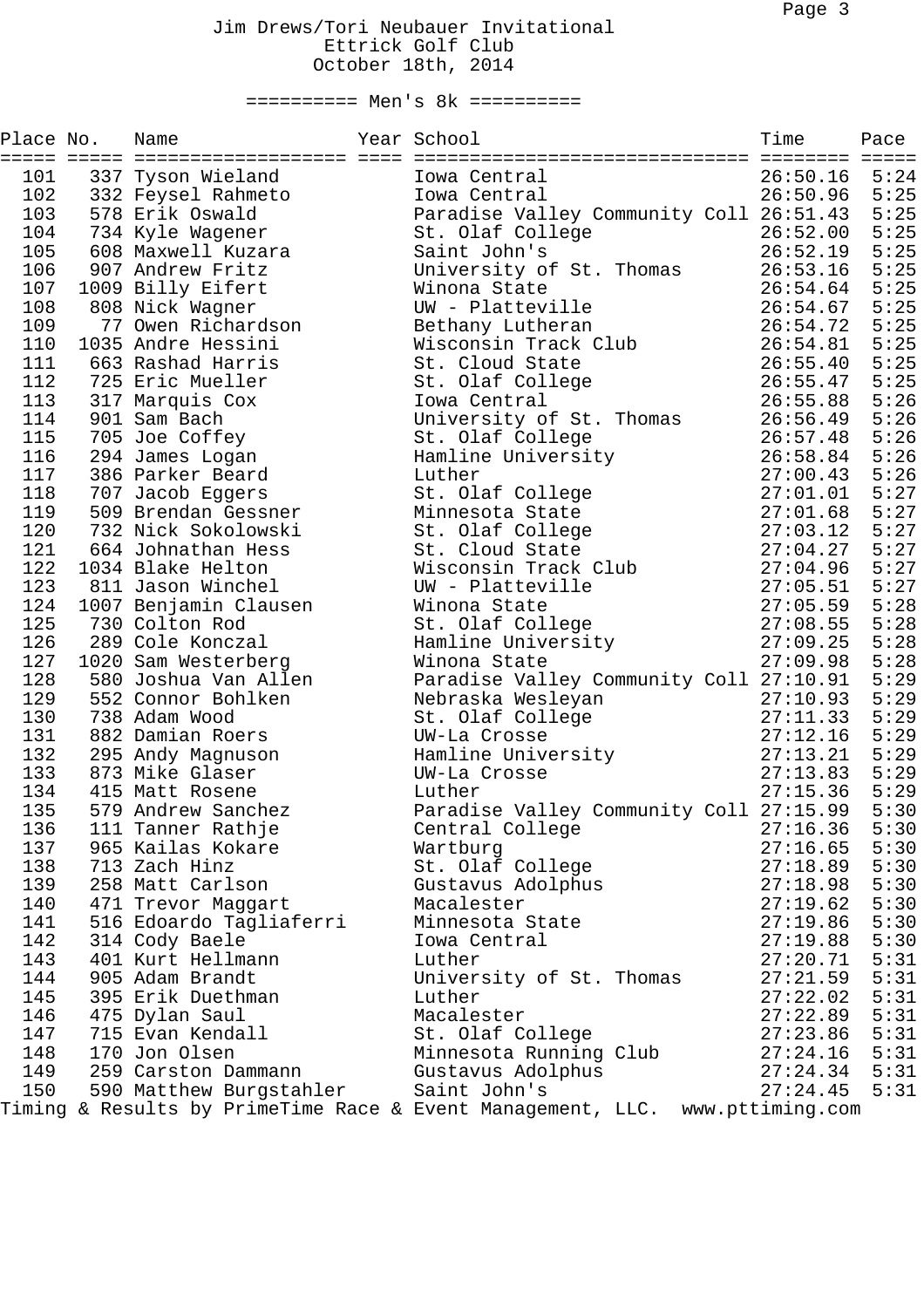| Place No. | Name                                                                         | Year School              |  | Time     | Pace |
|-----------|------------------------------------------------------------------------------|--------------------------|--|----------|------|
| 151       | 810 Garret Wernecke                                                          | UW - Platteville         |  | 27:24.62 | 5:31 |
| 152       | 474 Alexander Ropes                                                          | Macalester               |  | 27:25.07 | 5:31 |
| 153       | 812 Matt Wubben                                                              | UW - Platteville         |  | 27:25.55 | 5:32 |
| 154       | 172 Kyle Severson                                                            | Minnesota Running Club   |  | 27:26.08 | 5:32 |
| 155       | 458 Erik Alfvin                                                              | Macalester               |  | 27:26.40 | 5:32 |
| 156       | 920 Mike Ryan                                                                | University of St. Thomas |  | 27:26.53 | 5:32 |
| 157       | 514 Matthew Stocker                                                          | Minnesota State          |  | 27:26.90 | 5:32 |
| 158       | 322 Travis Hamm                                                              | Iowa Central             |  | 27:27.44 | 5:32 |
| 159       | 563 Grant Nordby                                                             | Nebraska Wesleyan        |  | 27:27.46 | 5:32 |
| 160       | 969 Seth Mommsen                                                             | Wartburg                 |  | 27:27.69 | 5:32 |
| 161       | 501 Darian Schnose                                                           | Martin Luther            |  | 27:27.75 | 5:32 |
| 162       | 612 Austin Lick                                                              | Saint John's             |  | 27:27.87 | 5:32 |
| 163       | 477 Mike Waltman                                                             | Macalester               |  | 27:28.13 | 5:32 |
| 164       | 105 Cole Folken                                                              | Central College          |  | 27:28.52 | 5:32 |
| 165       | 464 Zach Gilfix                                                              | Macalester               |  | 27:29.31 | 5:32 |
| 166       | 903 Adam Berkowitz                                                           | University of St. Thomas |  | 27:29.99 | 5:32 |
| 167       | 914 Tyler Krpan                                                              | University of St. Thomas |  | 27:30.06 | 5:32 |
| 168       | 1005 Alex Buss                                                               | Winona State             |  | 27:30.11 | 5:32 |
| 169       | 320 Nic Ganzeveld                                                            | Iowa Central             |  | 27:30.51 | 5:33 |
| 170       | 255 Leighton Becher                                                          | Gustavus Adolphus        |  | 27:31.29 | 5:33 |
| 171       | 881 Nick Oelke                                                               | UW-La Crosse             |  | 27:32.27 | 5:33 |
| 172       | 627 Nick Traxler                                                             | Saint John's             |  | 27:32.27 | 5:33 |
| 173       | 913 Austin Knowlton                                                          | University of St. Thomas |  | 27:33.84 | 5:33 |
| 174       | 670 Sebastian Sowada                                                         | St. Cloud State          |  | 27:34.04 | 5:33 |
| 175       | 804 Cole Shurbert-Hetze                                                      | UW - Platteville         |  | 27:34.33 | 5:33 |
| 176       | 11 Ibrahim Barqadle                                                          | Augsburg                 |  | 27:34.98 | 5:33 |
| 177       | 328 Nathan Meiners                                                           | Iowa Central             |  | 27:35.34 | 5:33 |
| 178       | 630 Luke Wittman                                                             | Saint John's             |  | 27:36.17 | 5:34 |
| 179       | 916 Tom Linder                                                               | University of St. Thomas |  | 27:38.10 | 5:34 |
| 180       | 665 Mathew Massmann                                                          | St. Cloud State          |  | 27:39.47 | 5:34 |
| 181       | 925 Tim Van Laarhoven                                                        | University of St. Thomas |  | 27:39.62 | 5:34 |
| 182       | 274 Marcus Speca                                                             | Gustavus Adolphus        |  | 27:41.23 | 5:35 |
| 183       | 511 Brennan Holman                                                           | Minnesota State          |  | 27:43.25 | 5:35 |
| 184       | 837 Jackson Shaw                                                             | UW - River Falls         |  | 27:43.58 | 5:35 |
| 185       | 711 Jake Greeneway                                                           | St. Olaf College         |  | 27:43.70 | 5:35 |
| 186       | 961 Brandon Culmore                                                          | Wartburg                 |  | 27:44.37 | 5:35 |
| 187       | 886 Mark Smith                                                               | UW-La Crosse             |  | 27:44.38 | 5:35 |
| 188       | 718 Cal Knickerbocker                                                        | St. Olaf College         |  | 27:44.62 | 5:35 |
| 189       | 408 Luke Lumbar                                                              | Luther                   |  | 27:44.71 | 5:35 |
| 190       | 963 Juston Hochstetler                                                       | Wartburg                 |  | 27:45.04 | 5:35 |
| 191       | 506 Justin Wilkens                                                           | Martin Luther            |  | 27:45.14 | 5:35 |
| 192       | 923 Grant Suttie                                                             | University of St. Thomas |  | 27:45.16 | 5:35 |
| 193       | 174 Sam Sheibly                                                              | Minnesota Running Club   |  | 27:45.70 | 5:36 |
| 194       | 202 Charlie Mesimore                                                         | Cornell College          |  | 27:45.77 | 5:36 |
| 195       | 396 Patrick Finnegan                                                         | Luther                   |  | 27:46.31 | 5:36 |
| 196       | 422 Justin Velzke                                                            | Luther                   |  | 27:46.76 | 5:36 |
| 197       | 555 Austin Coyle                                                             | Nebraska Wesleyan        |  | 27:47.78 | 5:36 |
| 198       | 117 Ben Stelk                                                                | Central College          |  | 27:47.97 | 5:36 |
| 199       | 329 Jafet Molinares                                                          | Iowa Central             |  | 27:48.49 | 5:36 |
| 200       | 559 Azavier Hutchinson                                                       | Nebraska Wesleyan        |  | 27:48.89 | 5:36 |
|           | Timing & Results by PrimeTime Race & Event Management, LLC. www.pttiming.com |                          |  |          |      |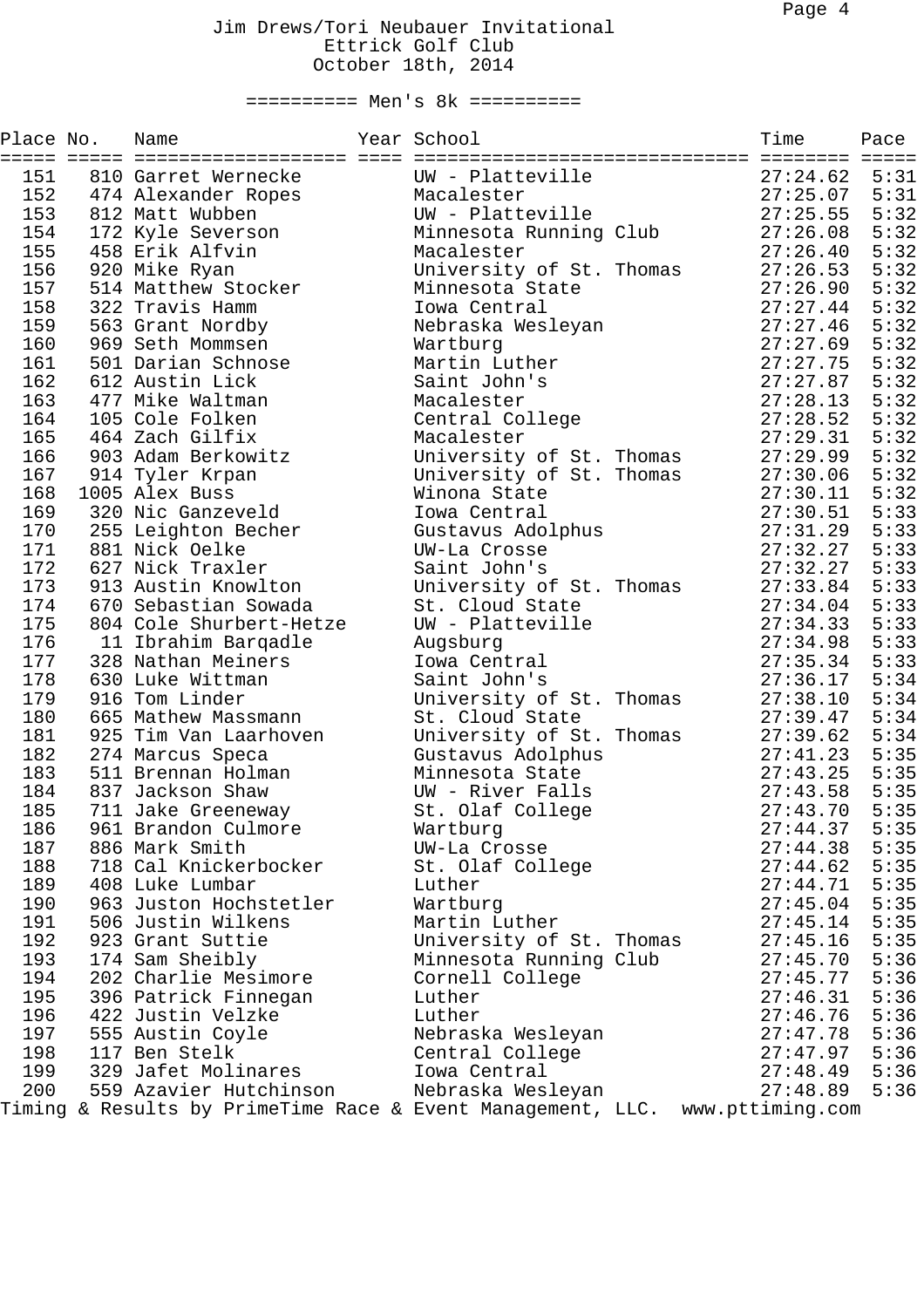| Place No.  | Name                    | Year School                                                                  | Time     | Pace         |
|------------|-------------------------|------------------------------------------------------------------------------|----------|--------------|
| 201        | 799 Walker Rynes        | UW - Platteville                                                             | 27:49.12 | 5:36         |
| 202        | 564 Cory Plugge         | Nebraska Wesleyan                                                            | 27:49.42 | 5:36         |
| 203        | 668 John Simila         | St. Cloud State                                                              | 27:49.56 | 5:36         |
| 204        | 1013 David Lund         | Winona State                                                                 | 27:49.62 | 5:36         |
| 205        | 735 Nate Webster        | St. Olaf College                                                             | 27:50.05 | 5:36         |
| 206        | 876 Drew Lannoye        | UW-La Crosse                                                                 | 27:50.54 | 5:37         |
| 207        | 650 Austin O'Hare       | Saint Mary's University                                                      | 27:50.98 | 5:37         |
| 208        | 14 Chris Huss           | Augsburg                                                                     | 27:51.76 | 5:37         |
| 209        | 594 Keegan Conrad       | Saint John's                                                                 | 27:52.22 | 5:37         |
| 210        | 331 Josh Prohaska       | Iowa Central                                                                 | 27:53.13 | 5:37         |
| 211        | 201 Josh Lindsay        | Cornell College                                                              | 27:53.15 | 5:37         |
| 212        | 1021 Jason Windhorn     | Winona State                                                                 | 27:53.50 | 5:37         |
| 213        | 624 Kyle Rossow         | Saint John's                                                                 | 27:53.61 | 5:37         |
| 214        | 797 Brandon Puser       | UW - Platteville                                                             | 27:53.98 | 5:37         |
| 215        | 602 Brandon Franta      | Saint John's                                                                 | 27:54.06 | 5:37         |
| 216        | 977 Joel Toppin         | Wartburg                                                                     | 27:55.46 | 5:38         |
| 217        | 325 Noah Larsen         | Iowa Central                                                                 | 27:55.60 | 5:38         |
| 218        | 17 Andrew McGillivary   | Augsburg                                                                     | 27:55.83 | 5:38         |
| 219        | 300 Ronnie Stimson      | Hamline University                                                           | 27:56.29 | 5:38         |
| 220        | 460 Ross Boehme         | Macalester                                                                   | 27:57.27 | 5:38         |
| 221        | 510 Michael Hoff        | Minnesota State                                                              | 27:57.90 | 5:38         |
| 222        | 834 Ricky Peterson      | UW - River Falls                                                             | 27:59.73 | 5:38         |
| 223        | 877 Justin Lauria-Banta | UW-La Crosse                                                                 | 28:00.27 | 5:39         |
| 224        | 958 Mitch Black         | Wartburg                                                                     | 28:01.49 | 5:39         |
| 225        | 885 Sam Simones         | UW-La Crosse                                                                 | 28:02.59 | 5:39         |
| 226        | 266 Quad Kilander       | Gustavus Adolphus                                                            | 28:03.11 | 5:39         |
| 227        | 1014 Nathan Mollan      | Winona State                                                                 | 28:03.26 | 5:39         |
| 228        | 719 Alex Kunz           | St. Olaf College                                                             | 28:03.48 | 5:39         |
| 229        | 874 Joseph Hinz         | UW-La Crosse                                                                 | 28:04.65 | 5:39         |
| 230        | 407 Patrick Larson      | Luther                                                                       | 28:04.70 | 5:39         |
| 231        | 597 Zach Dietz          | Saint John's                                                                 | 28:05.18 | 5:39         |
| 232        | 171 Kyle Genteman       | Minnesota Running Club                                                       | 28:06.11 | 5:40         |
| 233        | 669 Cameron Smith       | St. Cloud State                                                              | 28:07.05 | 5:40         |
| 234        | 648 Sherman Moga        | Saint Mary's University                                                      | 28:07.72 | 5:40         |
| 235        | 798 Benjamin Rhode      | UW - Platteville                                                             | 28:07.89 | 5:40         |
| 236        | 623 Nick Rethemeier     | Saint John's                                                                 | 28:07.95 | 5:40         |
| 237        | 1011 Ethan Hemmelman    | Winona State                                                                 | 28:08.12 | 5:40         |
| 238        | 557 Matt Dunker         | Nebraska Wesleyan                                                            | 28:08.49 | 5:40         |
| 239        | 106 Nick Guzman         | Central College                                                              | 28:08.74 | 5:40         |
| 240        | 410 Danny May           | Luther                                                                       | 28:09.03 | 5:40         |
| 241        | 1039 Nathan Orf         | Wisconsin Track Club                                                         | 28:09.34 | 5:40         |
| 242        | 912 Charlie Jones       | University of St. Thomas                                                     | 28:10.30 | 5:41         |
| 243        | 703 Spencer Castillo    | St. Olaf College                                                             | 28:11.87 | 5:41         |
| 244        | 400 Bryce Hefty         | Luther                                                                       |          | 5:41         |
| 245        | 587 Patrick Armstrong   | Saint John's                                                                 | 28:11.92 | 5:41         |
|            |                         |                                                                              | 28:12.00 |              |
| 246<br>247 | 581 Ethan Woodward      | Paradise Valley Community Coll 28:12.38                                      | 28:12.91 | 5:41<br>5:41 |
|            | 979 Wes Westervelt      | Wartburg                                                                     |          | 5:41         |
|            | 248 926 Taylor Voit     | University of St. Thomas                                                     | 28:13.11 |              |
|            | 249 807 Logan Steinhoff | UW - Platteville                                                             | 28:14.40 | 5:41<br>5:42 |
| 250        | 973 Aaron Oleary        | Wartburg                                                                     | 28:17.34 |              |
|            |                         | Timing & Results by PrimeTime Race & Event Management, LLC. www.pttiming.com |          |              |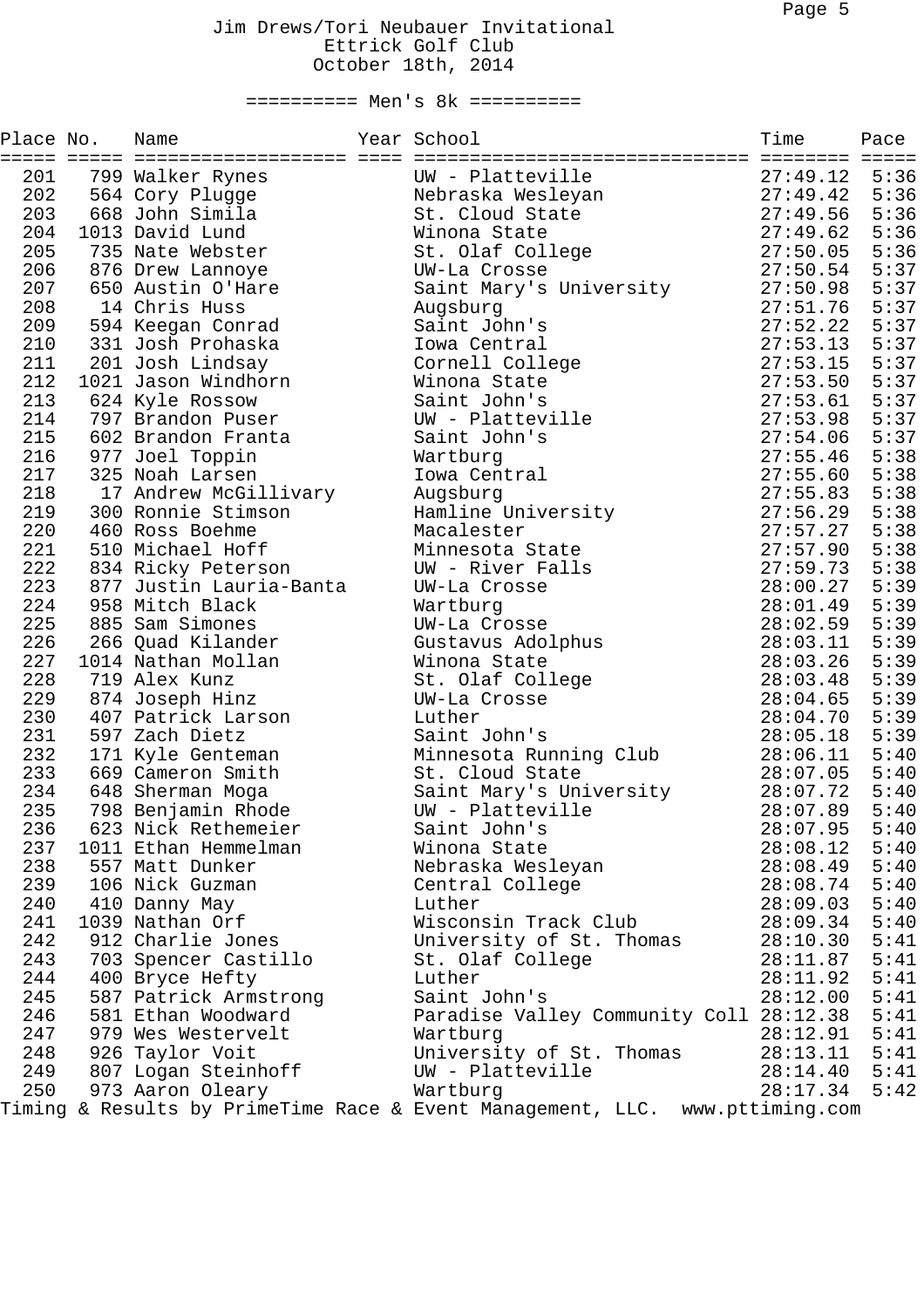| Place No. | Name                    | Year School                                                                  | Time<br>======== ===== | Pace |
|-----------|-------------------------|------------------------------------------------------------------------------|------------------------|------|
| 251       | 264 Nathan Hanson       | Gustavus Adolphus                                                            | 28:17.50               | 5:42 |
| 252       | 620 Charlie Raasch      | Saint John's                                                                 | 28:18.47               | 5:42 |
| 253       | 493 Jonathan Fleischman | Martin Luther                                                                | 28:19.39               | 5:42 |
| 254       | 392 John Donovan        | Luther                                                                       | 28:21.23               | 5:43 |
| 255       | 195 Taylor Christen     | Cornell College                                                              | 28:22.66               | 5:43 |
| 256       | 789 Jason Henkins       | UW - Platteville                                                             | 28:23.49               | 5:43 |
| 257       | 959 Sam Brooks          | Wartburg                                                                     | 28:23.80               | 5:43 |
| 258       | 629 Jeremy Welters      | Saint John's                                                                 | 28:24.12               | 5:43 |
| 259       | 904 Ian Bramstedt       | University of St. Thomas                                                     | 28:24.15               | 5:43 |
| 260       | 567 Phil Truong         | Nebraska Wesleyan                                                            | 28:24.38               | 5:43 |
| 261       | 15 Luke Iverson         | Augsburg                                                                     | 28:25.56               | 5:44 |
| 262       | 528 Tyler Culp          | Mizzou Running Club                                                          | 28:25.87               | 5:44 |
| 263       | 722 Zac Meer            | St. Olaf College                                                             | 28:26.03               | 5:44 |
| 264       | 173 Henry Zurn          | Minnesota Running Club                                                       | 28:28.16               | 5:44 |
| 265       | 1045 Thomas Treacy      | Wisconsin Track Club                                                         | 28:29.88               | 5:44 |
| 266       | 662 Paul Greenwood      | St. Cloud State                                                              | 28:31.63               | 5:45 |
| 267       | 736 Michael Wegter      | St. Olaf College                                                             | 28:32.22               | 5:45 |
| 268       | 626 Scott Sippel        | Saint John's                                                                 | 28:32.85               | 5:45 |
| 269       | 651 Jase Pater          | Saint Mary's University                                                      | 28:33.09               | 5:45 |
| 270       | 592 Alex Charbonneau    | Saint John's                                                                 | 28:33.55               | 5:45 |
| 271       | 424 Aaron Weckwerth     | Luther                                                                       | 28:33.71               | 5:45 |
| 272       | 616 Peter Metzdorff     | Saint John's                                                                 | 28:34.17               | 5:45 |
| 273       | 551 Chad Berens         | Nebraska Wesleyan                                                            | 28:34.22               | 5:45 |
| 274       | 701 Henry Burt          | St. Olaf College                                                             | 28:34.75               | 5:45 |
| 275       | 1031 Anthony Cesnik     | Wisconsin Track Club                                                         | 28:35.05               | 5:46 |
| 276       | 256 John Benson         | Gustavus Adolphus                                                            | 28:35.36               | 5:46 |
| 277       | 802 Isaac Schuetz       | UW - Platteville                                                             | 28:35.40               | 5:46 |
| 278       | 273 Ryley Sandberg      | Gustavus Adolphus                                                            | 28:35.89               | 5:46 |
| 279       | 473 Spencer Nelson      | Macalester                                                                   | 28:36.45               | 5:46 |
| 280       | 403 Travis Houle        | Luther                                                                       | 28:36.73               | 5:46 |
| 281       | 1004 Mitchell Brown     | Winona State                                                                 | 28:37.69               | 5:46 |
| 282       | 193 Jacob Butts         | Cornell College                                                              | 28:38.80               | 5:46 |
| 283       | 1038 Luke McGovern      | Wisconsin Track Club                                                         | 28:39.89               | 5:46 |
| 284       | 617 Michael Nelson      | Saint John's                                                                 | 28:40.48               | 5:47 |
| 285       | 272 Sam Renier          | Gustavus Adolphus                                                            | 28:42.08               | 5:47 |
| 286       | 1030 Patrick Ballweg    | Wisconsin Track Club                                                         | 28:43.86               | 5:47 |
| 287       | 197 Ryan Conrardy       | Cornell College                                                              | 28:44.25               | 5:47 |
| 288       | 420 Tim Semmen          | Luther                                                                       | 28:45.73               | 5:48 |
| 289       | 717 Brian Klein         | St. Olaf College                                                             | 28:45.88               | 5:48 |
| 290       | 296 Anthony Paladie     | Hamline University                                                           | 28:47.06               | 5:48 |
| 291       | 472 Nate Merrill        | Macalester                                                                   | 28:47.43               | 5:48 |
| 292       | 418 Greg Scott          | Luther                                                                       | 28:47.57               | 5:48 |
| 293       | 832 Elliot Pachniak     | UW - River Falls                                                             | 28:48.05               | 5:48 |
| 294       | 880 Ryan O'Neil         | UW-La Crosse                                                                 | 28:48.10               | 5:48 |
| 295       | 196 Zachary Clapp       | Cornell College                                                              | 28:49.73               | 5:48 |
| 296       | 388 Jordan Boge         | Luther                                                                       | 28:50.65               | 5:49 |
| 297       | 257 Josh Blankenship    | Gustavus Adolphus                                                            | 28:51.44               | 5:49 |
| 298       | 790 Kyle Herbrand       | UW - Platteville                                                             | 28:51.94               | 5:49 |
| 299       | 625 Isaac Secor         | Saint John's                                                                 | 28:55.48               | 5:50 |
| 300       | 728 Jordan Pesik        | St. Olaf College                                                             | 28:57.96               | 5:50 |
|           |                         | Timing & Results by PrimeTime Race & Event Management, LLC. www.pttiming.com |                        |      |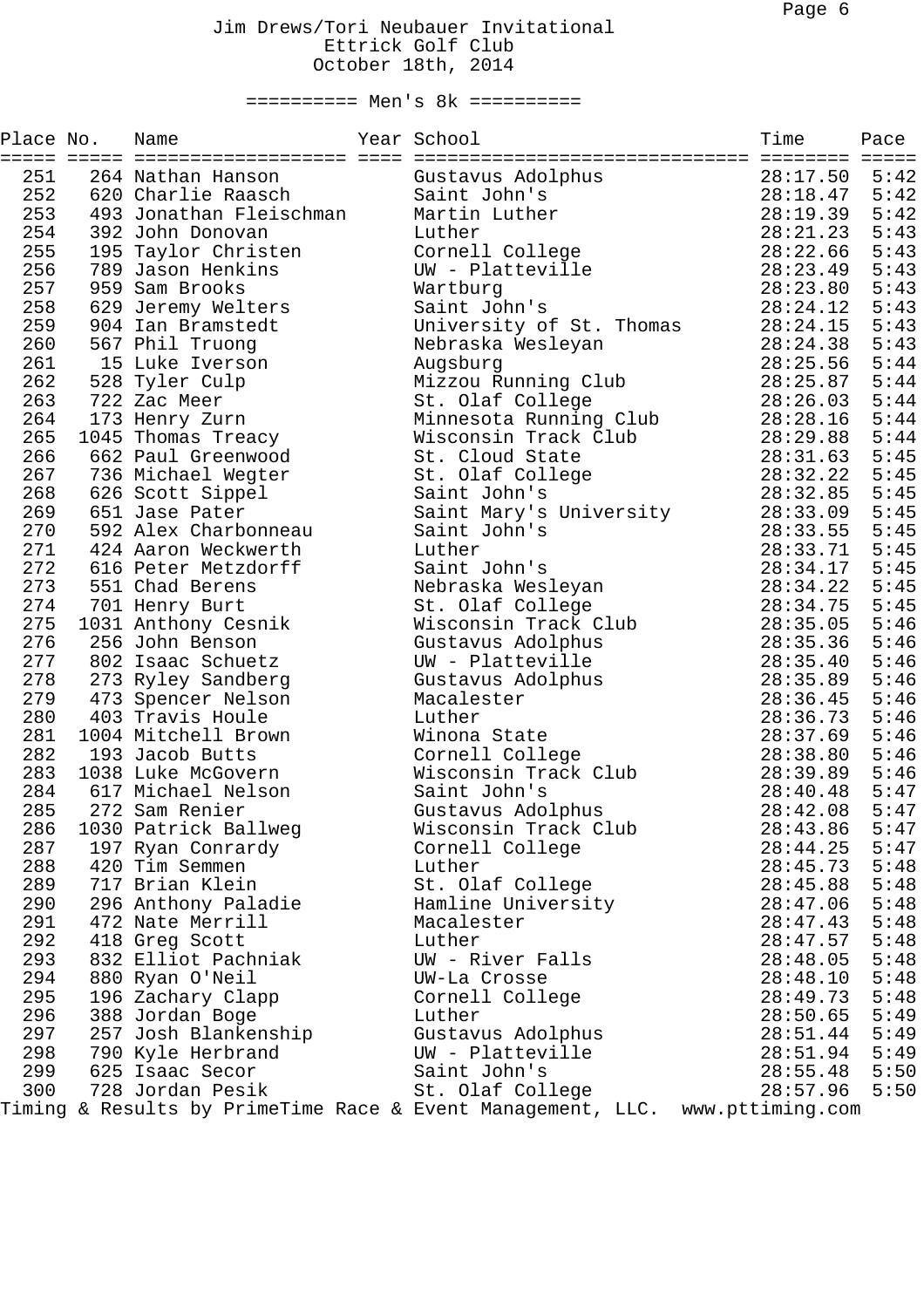| Place No.  | Name                                     | Year School<br>============================                                  | Time<br>========     | Pace<br>$\equiv \equiv \equiv \equiv \equiv$ |
|------------|------------------------------------------|------------------------------------------------------------------------------|----------------------|----------------------------------------------|
| 301        | 330 Jack Murray                          | Iowa Central                                                                 | 28:58.38             | 5:50                                         |
| 302        | 78 Ethan Schwartz                        | Bethany Lutheran                                                             | 28:59.74             | 5:50                                         |
| 303        | 731 Andy Rudberg                         | St. Olaf College                                                             | 28:59.77             | 5:50                                         |
| 304        | 75 David Luehring                        | Bethany Lutheran                                                             | 28:59.81             | 5:50                                         |
| 305        | 558 Ash Gandul                           | Nebraska Wesleyan                                                            | 29:00.21             | 5:51                                         |
| 306        | 425 John Westby                          | Luther                                                                       | 29:00.32             | 5:51                                         |
| 307        | 697 Eric Bakken                          | St. Olaf College                                                             | 29:00.68             | 5:51                                         |
| 308        | 394 Greg Dorow                           | Luther                                                                       | 29:00.83             | 5:51                                         |
| 309        | 967 Josh Lyons                           | Wartburg                                                                     | 29:02.50             | 5:51                                         |
| 310        | 908 Ryan Garrett                         | University of St. Thomas                                                     | 29:02.87             | 5:51                                         |
| 311        | 603 Sam Friesen                          | Saint John's                                                                 | 29:03.42             | 5:51                                         |
| 312        | 706 Derek DeBlieck                       | St. Olaf College                                                             | 29:03.44             | 5:51                                         |
| 313        | 724 Mitchell Miller                      | St. Olaf College                                                             | 29:03.75             | 5:51                                         |
| 314        | 203 Zachary Stoll                        | Cornell College                                                              | 29:04.12             | 5:51                                         |
| 315        | 299 Tommy Rusco                          | Hamline University                                                           | 29:04.95             | 5:52                                         |
| 316        | 793 Mitchell Muffler                     | UW - Platteville                                                             | 29:06.74             | 5:52                                         |
| 317        | 588 Zach Bigaouette                      | Saint John's                                                                 | 29:06.98             | 5:52                                         |
| 318        | 397 Matthew Gausmann                     | Luther                                                                       | 29:07.57             | 5:52                                         |
| 319        | 269 Iain McCrory                         | Gustavus Adolphus                                                            | 29:08.81             | 5:52                                         |
| 320        | 1036 Zach Jindra                         | Wisconsin Track Club                                                         | 29:09.76             | 5:52                                         |
| 321        | 276 Austin Zollner                       | Gustavus Adolphus                                                            | 29:11.79             | 5:53                                         |
| 322        | 806 Matthew Smith                        | UW - Platteville                                                             | 29:11.92             | 5:53                                         |
| 323        | 393 Gabe Dorn                            | Luther                                                                       | 29:12.55             | 5:53                                         |
| 324        | 1019 Jake Wald                           | Winona State                                                                 | 29:13.83             | 5:53                                         |
| 325        | 609 Robert Lawrence                      | Saint John's                                                                 | 29:14.80             | 5:53                                         |
| 326        | 794 Benjamin Nemec                       | UW - Platteville                                                             | 29:15.18             | 5:54                                         |
| 327        | 615 Chris Mergens                        | Saint John's                                                                 | 29:15.78             | 5:54                                         |
| 328        | 461 Nolan Ebner                          | Macalester                                                                   | 29:15.86             | 5:54                                         |
| 329        | 554 Bryan Butler                         | Nebraska Wesleyan                                                            | 29:17.27             | 5:54                                         |
| 330        | 975 Colton Schnetzer                     | Wartburg                                                                     | 29:17.32             | 5:54                                         |
| 331        | 385 Matt Amann                           | Luther                                                                       | 29:18.40             | 5:54                                         |
| 332        | 910 Casey Halbmaier                      | University of St. Thomas                                                     | 29:18.60             | 5:54                                         |
| 333        | 704 Joey Chmelik                         | St. Olaf College                                                             | 29:20.54             | 5:55                                         |
| 334        | 595 Alec Dewitz                          | Saint John's                                                                 | 29:21.34             | 5:55                                         |
| 335        | 406 Andrew Johnson                       | Luther                                                                       | 29:23.40             | 5:55                                         |
| 336        | 887 John Strutt                          | UW-La Crosse                                                                 | 29:24.23             | 5:55                                         |
| 337        | 974 Ben Polley                           | Wartburg                                                                     | 29:24.41             | 5:55                                         |
| 338        | 962 Liam Hartley                         | Wartburg                                                                     | 29:25.54             | 5:56                                         |
| 339        | 801 Mark Schmitz                         | UW - Platteville                                                             | 29:26.16             | 5:56                                         |
| 340        | 391 Christian Deranek                    | Luther                                                                       | 29:26.50             | 5:56                                         |
| 341        | 879 Jacob Miller                         | UW-La Crosse                                                                 | 29:30.35             | 5:57                                         |
| 342        | 101 Jeremy Caracci                       | Central College                                                              | 29:30.87             | 5:57                                         |
| 343        | 729 Alex Phearman                        | St. Olaf College                                                             | 29:30.97             | 5:57<br>5:57                                 |
| 344<br>345 | 614 Andrew McIntyre                      | Saint John's                                                                 | 29:32.18<br>29:32.76 | 5:57                                         |
|            | 76 Lucas Malimanek                       | Bethany Lutheran                                                             |                      |                                              |
| 346        | 13 Luke Erickson                         | Augsburg<br>Nebraska Wesleyan                                                | 29:35.67<br>29:36.23 | 5:58<br>5:58                                 |
| 347<br>348 | 560 Tyler Janssen<br>921 Kevin Schreiber | University of St. Thomas                                                     | 29:39.42             | 5:58                                         |
| 349        | 1018 Joe Tereba                          | Winona State                                                                 | 29:42.09             | 5:59                                         |
| 350        | 502 James Schuette                       | Martin Luther                                                                | 29:42.58             | 5:59                                         |
|            |                                          | Timing & Results by PrimeTime Race & Event Management, LLC. www.pttiming.com |                      |                                              |
|            |                                          |                                                                              |                      |                                              |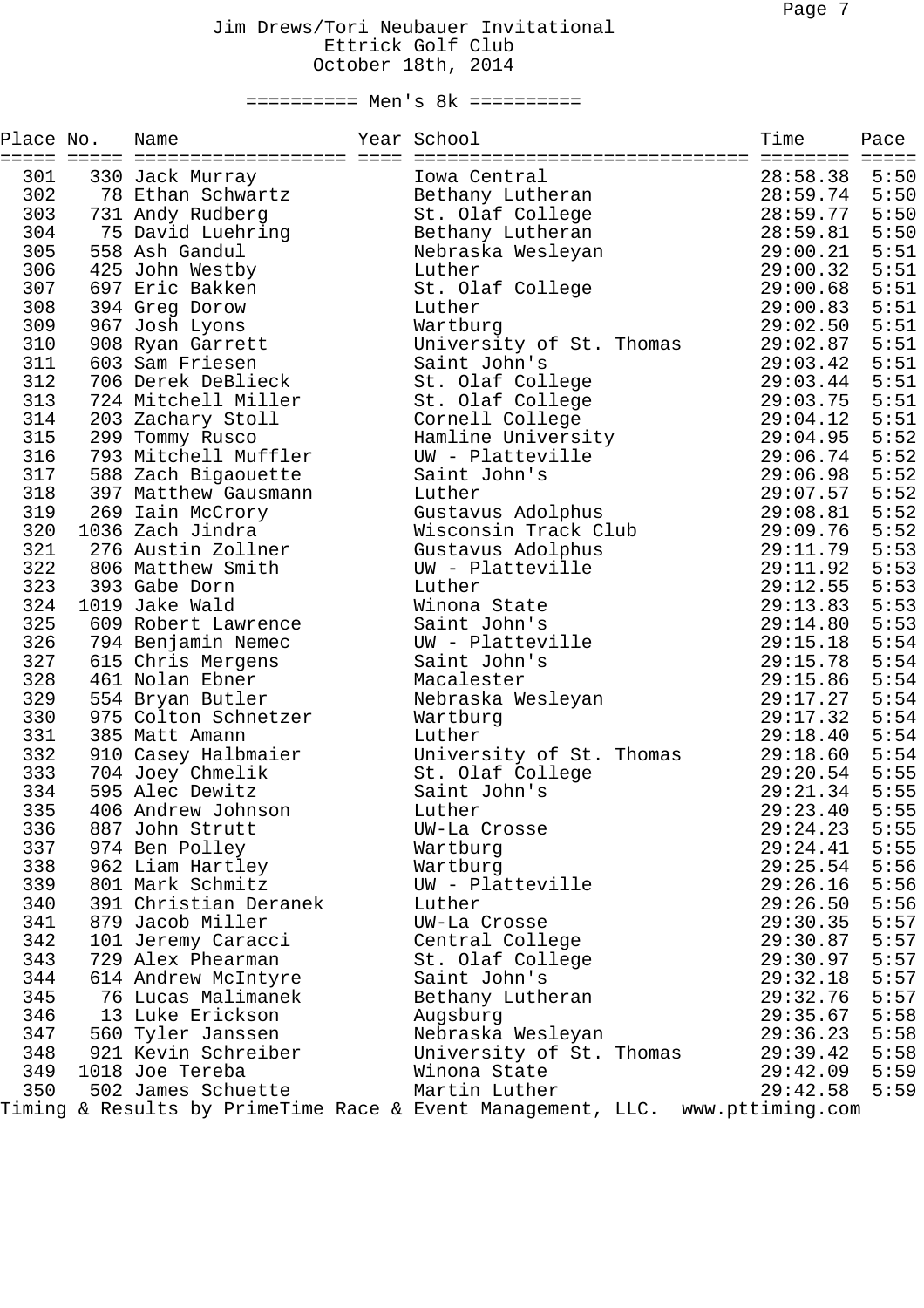| Place No. | Name                   | Year School                                                                  | Time     | Pace<br>$=$ $=$ $=$ $=$ |
|-----------|------------------------|------------------------------------------------------------------------------|----------|-------------------------|
| 351       | 81 Carl Wold           | Bethany Lutheran                                                             | 29:44.77 | 6:00                    |
| 352       | 114 Chris Sirridge     | Central College                                                              | 29:45.53 | 6:00                    |
| 353       | 398 Tanner Gibbons     | Luther                                                                       | 29:45.96 | 6:00                    |
| 354       | 600 Hunter Elgren      | Saint John's                                                                 | 29:46.16 | 6:00                    |
| 355       | 288 Sam Jewson         | Hamline University                                                           | 29:46.31 | 6:00                    |
| 356       | 270 Connor Medvec      | Gustavus Adolphus                                                            | 29:46.59 | 6:00                    |
| 357       | 647 Andy Meyer         | Saint Mary's University                                                      | 29:49.78 | 6:01                    |
| 358       | 500 Luke Rosenbaum     | Martin Luther                                                                | 29:50.71 | 6:01                    |
| 359       | 534 Andrew O'Connor    | Mizzou Running Club                                                          | 29:51.75 | 6:01                    |
| 360       | 413 Bret Powers        | Luther                                                                       | 29:52.23 | 6:01                    |
| 361       | 494 Sam Helwig         | Martin Luther                                                                | 29:52.35 | 6:01                    |
| 362       | 290 Chris Lagergren    | Hamline University                                                           | 29:52.62 | 6:01                    |
| 363       | 335 Tobyn Wattenbarger | Iowa Central                                                                 | 29:54.02 | 6:01                    |
| 364       | 1012 Lucas Kopnick     | Winona State                                                                 | 29:54.57 | 6:02                    |
| 365       | 79 Luke Thun           | Bethany Lutheran                                                             | 29:55.15 | 6:02                    |
| 366       | 618 Grant Olsen        | Saint John's                                                                 | 29:56.01 | 6:02                    |
| 367       | 285 Sean Ahlness       | Hamline University                                                           | 29:56.78 | 6:02                    |
| 368       | 72 Zach Dantzman       | Bethany Lutheran                                                             | 29:56.90 | 6:02                    |
| 369       | 263 Emmett Haberman    | Gustavus Adolphus                                                            | 29:57.58 | 6:02                    |
| 370       | 957 AJ Arnold          | Wartburg                                                                     | 29:58.86 | 6:02                    |
| 371       | 479 Tayeb Zaidi        | Macalester                                                                   | 30:06.36 | 6:04                    |
| 372       | 416 Ryan Schnaith      | Luther                                                                       | 30:08.94 | 6:04                    |
| 373       | 21 James Westby        | Augsburg                                                                     | 30:09.30 | 6:04                    |
| 374       | 412 Shane O'Leary      | Luther                                                                       | 30:11.17 | 6:05                    |
| 375       | 402 Peter Herber       | Luther                                                                       | 30:17.06 | 6:06                    |
| 376       | 119 Karl Weaver        | Central College                                                              | 30:17.26 | 6:06                    |
| 377       | 459 Ben Bartenstein    | Macalester                                                                   | 30:20.19 | 6:07                    |
| 378       | 622 Matt Rengo         | Saint John's                                                                 | 30:20.21 | 6:07                    |
| 379       | 467 James Innelli      | Macalester                                                                   | 30:21.12 | 6:07                    |
| 380       | 613 Marty McGuire      | Saint John's                                                                 | 30:22.34 | 6:07                    |
| 381       | 199 Garrett Ginell     | Cornell College                                                              | 30:22.88 | 6:07                    |
| 382       | 966 Jason Ludwig       | Wartburg                                                                     | 30:24.13 | 6:07                    |
| 383       | 645 Brandon Krogman    | Saint Mary's University                                                      | 30:25.42 | 6:08                    |
| 384       | 971 Zack Nullmeyer     | Wartburg                                                                     | 30:26.13 | 6:08                    |
| 385       | 532 Kyle Jacoby        | Mizzou Running Club                                                          | 30:26.28 | 6:08                    |
| 386       | 292 Tyler Lerbakken    | Hamline University                                                           | 30:28.54 | 6:08                    |
| 387       | 721 Sam Longenbach     | St. Olaf College                                                             | 30:30.84 | 6:09                    |
| 388       | 646 Andrew Markert     | Saint Mary's University                                                      | 30:33.70 | 6:09                    |
| 389       | 835 Nick Pierson       | UW - River Falls                                                             | 30:41.20 | 6:11                    |
| 390       | 200 Tucker Horan       | Cornell College                                                              | 30:42.03 | 6:11                    |
| 391       | 561 John Jones         | Nebraska Wesleyan                                                            | 30:44.27 | 6:11                    |
| 392       | 531 Conor Hourigan     | Mizzou Running Club                                                          | 30:46.39 | 6:12                    |
| 393       | 260 Alex Fredrickson   | Gustavus Adolphus                                                            | 30:48.50 | 6:12                    |
| 394       | 497 Nathanael Plocher  | Martin Luther                                                                | 30:49.23 | 6:12                    |
| 395       | 536 Brian Zuiss        | Mizzou Running Club                                                          | 30:50.56 | 6:13                    |
| 396       | 611 Nathan Libra       | Saint John's                                                                 | 30:50.66 | 6:13                    |
| 397       | 530 Joe Helmer         | Mizzou Running Club                                                          | 30:51.03 | 6:13                    |
| 398       | 73 Timothy Krause      | Bethany Lutheran                                                             | 30:52.12 | 6:13                    |
| 399       | 1033 Josh Heid         | Wisconsin Track Club                                                         | 30:55.66 | 6:14                    |
| 400       | 468 Kemal Kirchmeier   | Macalester                                                                   | 30:57.56 | 6:14                    |
|           |                        | Timing & Results by PrimeTime Race & Event Management, LLC. www.pttiming.com |          |                         |